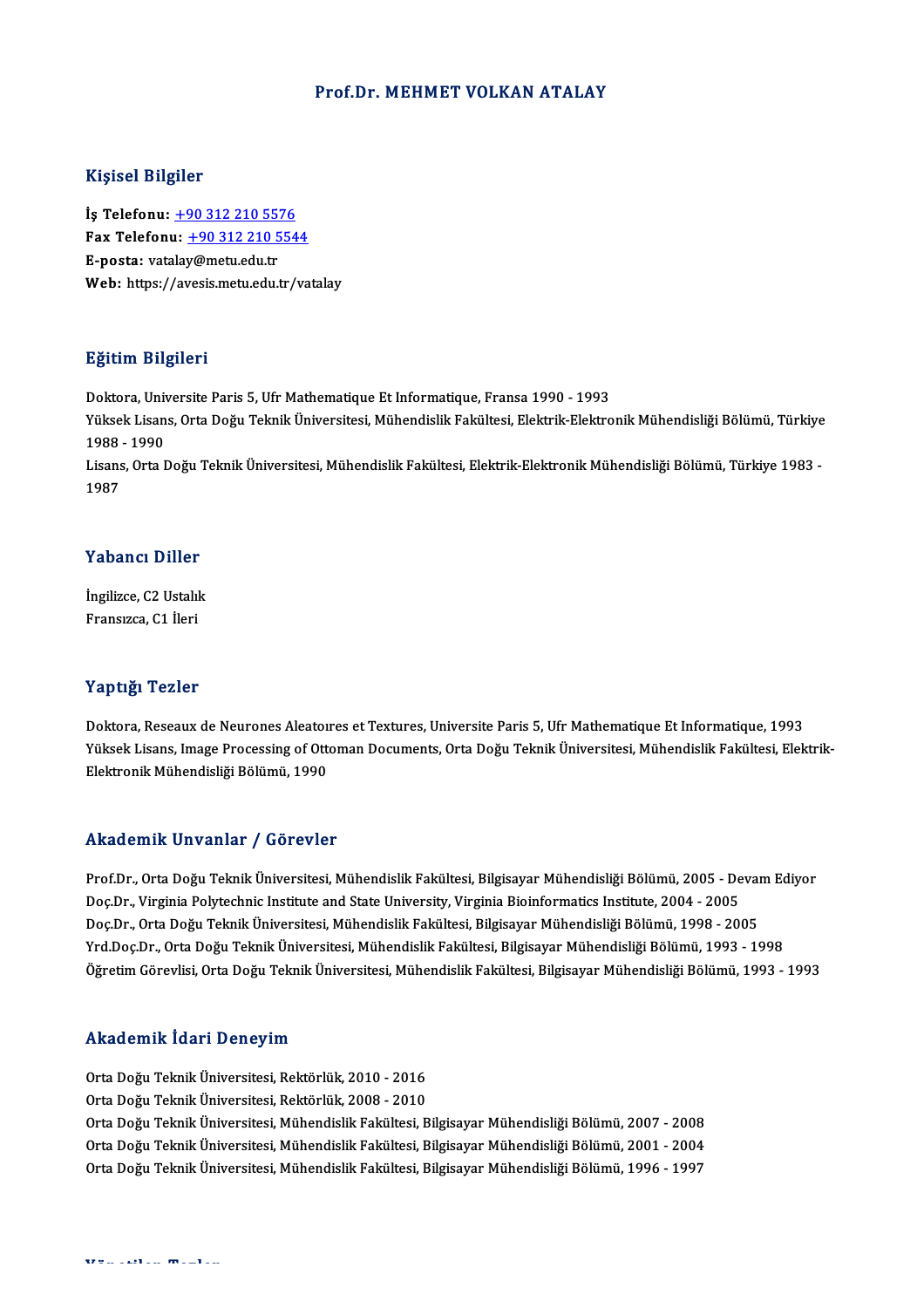### Yonetilen Tezler

ATALAYM.V., Biyolojik ağların interaktif görselleştirilmesi için crossbar web servisinin implementasyonu, Yüksek Lisans,A.Atakan(Öğrenci),2020

AtalayM.V. ,Enzyme predictionwithword embedding approach,YüksekLisans,E.AKIN(Öğrenci),2019 Atalay M.V., Multi-view subcellular localization prediction of human proteins, Yüksek Lisans, G.ÖZSARI(Öğrenci), 2019 Atalay M. V. , Enzyme prediction with word embedding approach, Yüksek Lisans, E.AKIN(Öğrenci), 2019<br>Atalay M. V. , Multi-view subcellular localization prediction of human proteins, Yüksek Lisans, G.ÖZSARI(Öğrenci), 2<br>Atala Atalay M. V. , Multi-view subcellular localization prediction of human proteins, Yüksek Lisans, G.ÖZ<br>Atalay M. V. , A customized force-directed layout algorithm with genetic algorithm techniques for l<br>whose vertices have e Atalay M. V. , A customized force-directed layout algorithm with genetic algorithm techniques for biological graphs<br>whose vertices have enzyme commission attributes, Yüksek Lisans, F.AKSOYDAN(Öğrenci), 2019<br>ATALAY M. V. ,

whose vertices have enzyme commission attributes, Yüksek Lisans, F.AKSOYDAN(Öğrenci), 2019<br>ATALAY M. V. , İlaç-hedef protein etkileşim uzayı ve protein fonksiyonlarının tahmini için derin öğrenme., Doktora,<br>A.Süreyya(Öğren ATALAY M. V. , İlaç-hedef protein etkileşim uzayı ve protein fonksiyonlarının tahmini için derin öğrenme., Doktora,<br>A.Süreyya(Öğrenci), 2019<br>ATALAY R., ATALAY M. V. , Prediction of enzymatic properties of protein sequences

A.Süreyya(Öğrenci), 2019<br>ATALAY R., ATALAY M. V. , Prediction of enzymatic properti<br>nomenclature, Yüksek Lisans, A.DALKIRAN(Öğrenci), 2017<br>ATALAY M. V. , A. sustemired forse dirested layevt alsorithn ATALAY R., ATALAY M. V. , Prediction of enzymatic properties of protein sequences based on the enzyme comm<br>nomenclature, Yüksek Lisans, A.DALKIRAN(Öğrenci), 2017<br>ATALAY M. V. , A customized force-directed layout algorithm

nomenclature, Yüksek Lisans, A.DALKIRAN(Öğrenci), 2017<br>ATALAY M. V. , A customized force-directed layout algorithm for biological graphs whose vertices have enzyme<br>commission attributes, Yüksek Lisans, H.FEHMİ(Öğrenci), 20 ATALAY M. V. , A customized force-directed layout algorithm for biological graphs whose vertices have enzyme<br>commission attributes, Yüksek Lisans, H.FEHMİ(Öğrenci), 2015<br>ATALAY R., ATALAY M. V. , An extension to GOPred to

categories and EC numbers, Yüksek Lisans, A.SÜREYYA(Öğrenci), 2015 ATALAY R., ATALAY M. V. , An extension to GOPred to annotate Swiss-Prot and Trembl sequences for all gene onto<br>categories and EC numbers, Yüksek Lisans, A.SÜREYYA(Öğrenci), 2015<br>ATALAY M. V. , Mining microarray data for bi

categories and EC numbers, Yüksek Lisans, A.SÜREYYA(Öğrenci), 2015<br>ATALAY M. V. , Mining microarray data for biologically important gene sets, Doktora, G.KIRÇİÇEĞİ(Öğrenci),<br>ATALAY M. V. , Network structure based pathway e ATALAY M. V. , Mining<br>ATALAY M. V. , Networ<br>Z.IŞIK(Öğrenci), 2011<br>ATALAY M. V. , Automa ATALAY M. V. , Network structure based pathway enrichment system to analyze pathway activities, Doktora,<br>Z.IŞIK(Öğrenci), 2011<br>ATALAY M. V. , Automatic reconstruction of photorealistic 3-D building models from satellite an

Z.IŞIK(Öğrenci), 2011<br>ATALAY M. V. , Automatic reconstru<br>Doktora, E.SÜMER(Öğrenci), 2011<br>ATALAY M. V. , Vision based band i ATALAY M. V. , Automatic reconstruction of photorealistic 3-D building models from satellite and ground-level images,<br>Doktora, E.SÜMER(Öğrenci), 2011<br>Atalay M. V. , Vision-based hand interface systems in human computer int Doktora, E.SÜMER(Öğrenci), 2011<br>ATALAY M. V. , Vision-based hand interface systems in human computer interaction, Doktora, S.GENÇ(Öğrenci), 2010

ATALAY M. V. , Vision-based hand interface systems in human computer interaction, Doktora, S.GENÇ(Öğrenci), 2010<br>Atalay M. V. , Vision based Hand Interface Systems in Human Computer Interaction, Doktora, S.Genç(Öğrenci), 2 Atalay M. V. , Vision based Hand Interface Systems in Human Computer Interaction, Doktora, S.Genç(Öğrenci), 2010<br>ATALAY M. V. , Prediction of enzyme classes in a hierarchical approach by using SPMap, Yüksek Lisans, A.GÜL(Ö ATALAY M. V. , Prediction of enzyme classes in a hierarchical approach by using SPMap, Yüksek Lisans, A.GÜL(Öğr<br>2009<br>ATALAY M. V. , Automated biological data acquisition and integration using machine learning techniques, D

ATALAY M. V. , Automated biological data acquisition and integration using machine learning techniques, Doktora,<br>L.ÇARKACIOĞLU(Öğrenci), 2009 ATALAY M. V. , Automated biological data acquisition and integration using machine learning techniques, Dokt<br>L.ÇARKACIOĞLU(Öğrenci), 2009<br>ATALAY M. V. , Subsequence feature maps for protein function annotation, Doktora, Ö.

L.ÇARKACIOĞLU(Öğrenci), 2009<br>ATALAY M. V. , Subsequence feature maps for protein function annotation, Doktora, Ö.SİNAN(Öğrenci), 2008<br>ATALAY M. V. , Hybrid CDN P2P architecture for multimedia streaming, Doktora, K.ÖZTOPRAK ATALAY M. V. , Subsequence feature maps for protein function annotation, Doktora, Ö.SİNAN(Öğrenci), 2008<br>ATALAY M. V. , Hybrid CDN P2P architecture for multimedia streaming, Doktora, K.ÖZTOPRAK(Öğrenci), 2008<br>ATALAY M. V.

ATALAY M. V. , Hybrid CDN P2P architecture for multimedia streaming, Doktora, K.ÖZTOPRAK(Öğrenci), 2008<br>ATALAY M. V. , A programming framework to implement rule based-target detection in images, Yüksek Lisans,<br>Y.ŞAHİN(Öğre ATALAY M. V. , A programming framework to implement rule based-target detection in images, Yüksek Lisans,<br>Y.ŞAHİN(Öğrenci), 2008<br>ATALAY M. V. , Improving interactive classification of satellite image content, Yüksek Lisans

Y.ŞAHİN(Öğrenci), 2008<br>ATALAY M. V. , Improving interactive classification of satellite image content, Yüksek Lisans, G.TEKKAYA(Öğrenc<br>CAN T., ATALAY M. V. , A classification system for the problem of protein subcellular l ATALAY M. V. , Improvin<br>CAN T., ATALAY M. V. , A<br>G.ALAY(Öğrenci), 2007<br>ATALAY M. V. , A cluster CAN T., ATALAY M. V. , A classification system for the problem of protein subcellular localization, Yüksek Lisans,<br>G.ALAY(Öğrenci), 2007<br>ATALAY M. V. , A clustering method for the problem of protein subcellular localizatio

**G.ALA<br>ATAL/<br>2006<br>ATAL** ATALAY M. V. , A clustering method for the problem of protein subcellular localization, Yüksek Lisans, P.BEZE<br>2006<br>ATALAY M. V. , Interactive classification of satellite image content based on query by example, Yüksek Lisa

2006<br>ATALAY M. V. , Interactive<br>O.DALAY(Öğrenci), 2006<br>ATALAY M. V. – Fest object ATALAY M. V. , Interactive classification of satellite image content based on query by example, Yüksek Lisans,<br>O.DALAY(Öğrenci), 2006<br>ATALAY M. V. , Fast object tracking by fusing adaptive background models and mean-shift

O.DALAY(Öğrenci), 2006<br>ATALAY M. V. , Fast objec<br>Ö.TÜZEL(Öğrenci), 2003<br>ATALAY M. V. , Besenstru ATALAY M. V. , Fast object tracking by fusing adaptive background models and mean-shift analysis, Yüksel<br>Ö.TÜZEL(Öğrenci), 2003<br>ATALAY M. V. , Reconstruction of a 3D human head model from images, Doktora, R.ZARE(Öğrenci),

Ö.TÜZEL(Öğrenci), 2003<br>ATALAY M. V. , Reconstruction of a 3D human head model from images, Doktora, R.ZARE(Öğrenci), 2003<br>ATALAY M. V. , Prediction of protein subcellular localization using global protein sequence feature, ATALAY M. V. , Reconstruction<br>ATALAY M. V. , Prediction of<br>B.BOZKURT(Öğrenci), 2003<br>ATALAY M. V. , Teutune alasa ATALAY M. V. , Prediction of protein subcellular localization using global protein sequence feature, Yüksek Lisans,<br>B.BOZKURT(Öğrenci), 2003<br>ATALAY M. V. , Texture classification and retrieval using random neural network m

B.BOZKURT(Öğrenci), 2003<br>ATALAY M. V. , Texture classification and retrieval using random neural network model, Yüksek Lisans, A.TEKE(Öğrenci),<br>2003 ATALAY M. V. , Texture classification and retrieval using random neural network model, Yüksek Lisans, A.TEKE(Öğre<br>2003<br>ATALAY M. V. , Silhouette-based 3D reconstruction by energy minimization, Yüksek Lisans, E.MENGİ(Öğrenc

2003<br>ATALAY M. V. , Silhouette-based 3D reconstruction by energy minimization, Yüksek Lisans, E.MENGİ(Öğrenci)<br>ATALAY M. V. , Prediction of protein subcellular localization based on primary sequence date, Yüksek Lisans,<br>M. ATALAY M. V. , Silhouette-ba<br>ATALAY M. V. , Prediction o<br>M.ÖZARAR(Öğrenci), 2003<br>ATALAY M. V. , Vision basse ATALAY M. V. , Prediction of protein subcellular localization based on primary sequence date, Yüksek Lisans,<br>M.ÖZARAR(Öğrenci), 2003<br>ATALAY M. V. , Vision-based human-computer interaction using laser pointer, Yüksek Lisans

M.ÖZARAR(Öğrenci), 2003<br>ATALAY M. V. , Vision-based human-computer interaction using laser pointer, Yüksek Lisans, İ.AYKUT(Öğrenci), 2003<br>ATALAY M. V. , Shortest path analysis in dynamic transportation networks by expert s ATALAY M. V. , Vision-based human-computer interaction using laser pointer, Yüksek L<br>ATALAY M. V. , Shortest path analysis in dynamic transportation networks by expert sy<br>Bahçelievler district by using genetic algorithms, ATALAY M. V. , Shortest path analysis in dynamic transportation networks by expert systems: A case study in Ankara,<br>Bahçelievler district by using genetic algorithms, Yüksek Lisans, G.EKE(Öğrenci), 2003<br>ATALAY M. V. , Biri

Bahçelievler district by using genetic algorithms, Yüksek Lisans, G.EKE(Öğrenci), 2003<br>ATALAY M. V. , Birincil dizi veri temelli protein hücreiçi yer belirleme tahmini, Yüksek Lisans, M.Özarar(Öğrenci), 20<br>ATALAY M. V. , T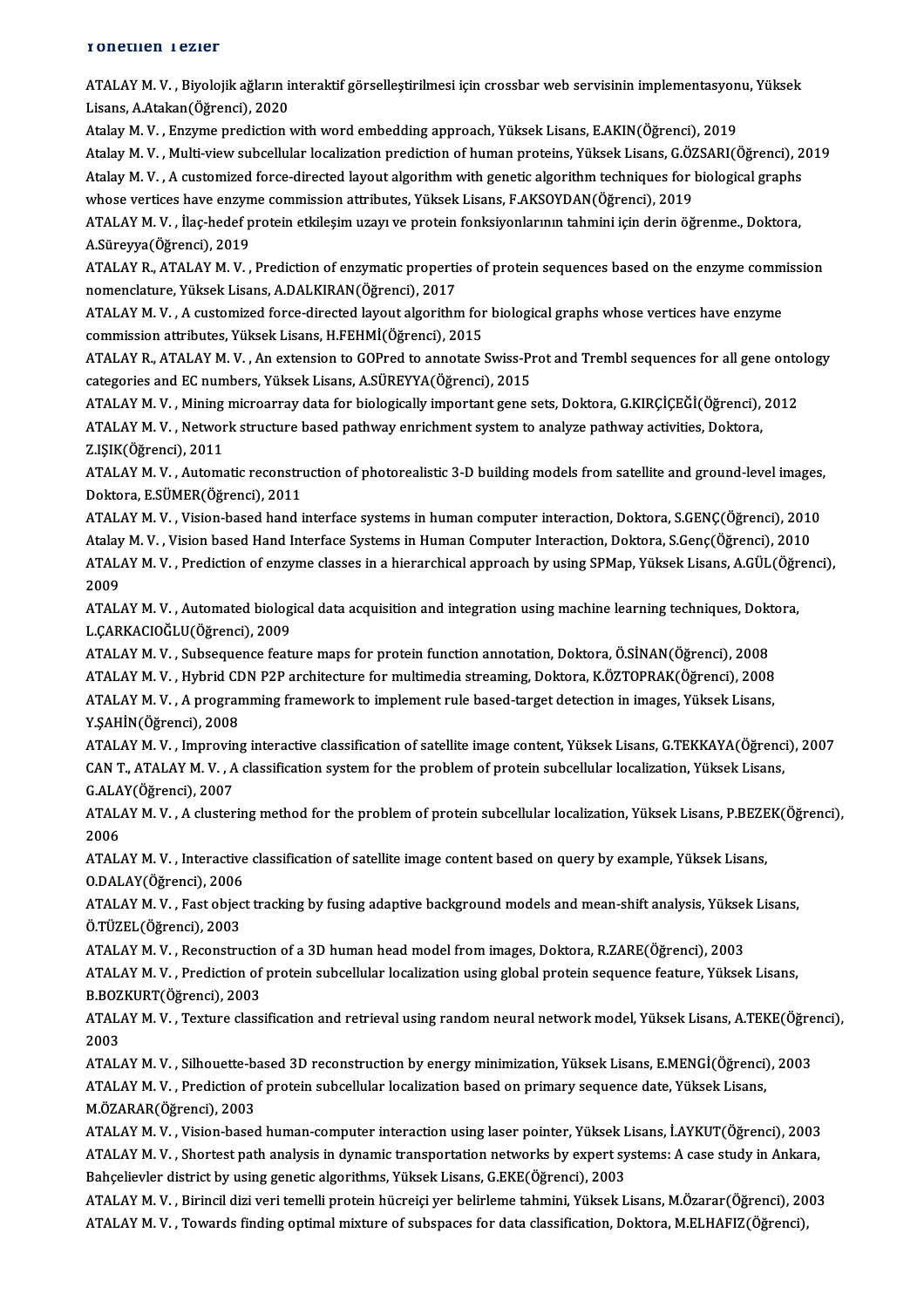2003

2003<br>ATALAY M. V. , Texture discrimination and segmentation of remotely sensed imagery by using adaptive subband<br>desempesition, Vilkelk Lisens, M.YAMAN(Öğrensi), 2002 2003<br>ATALAY M. V. , Texture discrimination and segmentation of<br>decomposition, Yüksek Lisans, M.YAMAN(Öğrenci), 2003<br>ATALAY M. V. , Image based evtrastion of material reflects ATALAY M. V. , Texture discrimination and segmentation of remotely sensed imagery by using adaptive<br>decomposition, Yüksek Lisans, M.YAMAN(Öğrenci), 2003<br>ATALAY M. V. , Image-based extraction of material reflectance propert decomposition, Yüksek Lisans, M.YAMAN(Öğrenci), 2003<br>ATALAY M. V. , Image-based extraction of material reflectance properties of a 3D object, Yüksek Lisans,<br>M.ERKUT(Öğrenci), 2003 ATALAYM.V. ,AHybrid approach forTurkish optical character recognition,YüksekLisans,G.KIRÇİÇEĞİ(Öğrenci),2002 M.ERKUT(Öğrenci), 2003<br>ATALAY M. V. , A Hybrid approach for Turkish optical character recognition, Yüksek Lisans, G.KIRÇİÇEĞİ(Öğrenci), 2002<br>ATALAY M. V. , Cognitive and computational aspects of gender estimation from face ATAL<br>ATAL<br>2002<br>ATAL ATALAY M. V. , Cognitive and computational aspects of gender estimation from faces, Yüksek Lisans, M.KO<br>2002<br>ATALAY M. V. , Appearance reconstruction of three-dimensional models from real images, Yüksek Lisans,<br>U.V.U.MAZ(Ö 2002<br>ATALAY M. V. , Appearance<br>U.YILMAZ(Öğrenci), 2002<br>ATALAY M. V. , Comparisel ATALAY M. V. , Appearance reconstruction of three-dimensional models from real images, Yüksek Lisans,<br>U.YILMAZ(Öğrenci), 2002<br>ATALAY M. V. , Comparison of photo-consistency measured used in the voxel coloring algorithm, Yü U.YILMAZ(Öğrenci), 200<br>ATALAY M. V. , Comparis<br>O.ÖZÜN(Öğrenci), 2002<br>ATALAY M. V. , Belative 4 ATALAY M.V., Relative consistency of projective reconstructions obtained from an image pair, Yüksek Lisans, O.ÖZÜN(Öğrenci), 2002<br>ATALAY M. V. , Relative<br>B.OTLU(Öğrenci), 2002<br>ATALAY M. V. , HALICLU ATALAY M. V. , Relative consistency of projective reconstructions obtained from an image pair, Yüksek Lisans,<br>B.OTLU(Öğrenci), 2002<br>ATALAY M. V. , HALICI U., 3 D reconstruction of rigid objects from multiple calibrated vie **B.OTL<br>ATAL/<br>2002** ATALAY M. V. , HALICI U., 3 D reconstruction of rigid objects from multiple calibrated views, Doktora, A.YAŞAR(Öğren<br>2002<br>ATALAY M. V. , Contextual post processing for Turkish optical character recognition, Yüksek Lisans, 2002<br>ATALAY M. V. , Contextual post processing for Turkish optical character recognition, Yüksek Lisans, S.ULAŞ(Öğrenci),<br>2002 ATALAY M.V., Image mosaicing, Yüksek Lisans, A.ÖZZEYBEK(Öğrenci), 2000 ATALAY M.V., Segmentation of human face, Yüksek Lisans, S.BASKAN(Öğrenci), 2000 ATALAY M. V. , Image mosaicing, Yüksek Lisans, A.ÖZZEYBEK(Öğrenci), 2000<br>ATALAY M. V. , Segmentation of human face, Yüksek Lisans, S.BASKAN(Öğrenci), 2000<br>ATALAY M. V. , Texture extraction and reconstruction from multiple ATALAY M. V. , Segmentation of human face, Yüksek Lisans, S.BASKAN(Öğrenci), 2000<br>ATALAY M. V. , Texture extraction and reconstruction from multiple images, Yüksek Lisans, S.GENÇ(Öğr<br>ATALAY M. V. , Form document identifica ATALAY M. V. , Texture extra<br>ATALAY M. V. , Form docum<br>P.DUYGULU(Öğrenci), 1998<br>ATALAY M. V. . Ture matchin ATALAY M. V. , Form document identification based on hierarchical tree representation, Yüksek Lisa<br>P.DUYGULU(Öğrenci), 1998<br>ATALAY M. V. , Two matching algorithms for derial images, Yüksek Lisans, D.ÇULHA(Öğrenci), 1998<br>AT P.DUYGULU(Öğrenci), 1998<br>ATALAY M. V. , Two matching algorithms for derial images, Yüksek Lisans, D.ÇULHA(Öğrenci), 1998<br>ATALAY M. V. , An SGML viewer for form document images, Yüksek Lisans, E.ARSLAN(Öğrenci), 1998 ATALAY M. V. , Two matching algorithms for derial images, Yüksek Lisans, D.ÇULHA(Öğren<br>ATALAY M. V. , An SGML viewer for form document images, Yüksek Lisans, E.ARSLAN(Öğr<br>ATALAY M. V. , A Form document image parser, Yüksek ATALAY M. V. , A New method for road finding in aerial images based on self organization and perceptual grouping<br>principles, Yüksek Lisans, A.YAŞAR(Öğrenci), 1996 ATALAY M. V., A Form document image parser, Yüksek Lisans, E.DİNCEL(Öğrenci), 1998 ATALAY M.V., A Matching algorithm based linear features, Yüksek Lisans, M.UĞUR(Öğrenci), 1996

## JüriÜyelikleri

Ödül, TÜSEB Teşvik Ödülü, Orta Doğu Teknik Üniversitesi, Ekim, 2020 Ödül, TÜSEB Teşvik Ödülü, Orta Doğu Teknik Üniversitesi, Ekim, 2020

## SCI, SSCI ve AHCI İndekslerine Giren Dergilerde Yayınlanan Makaleler

CI, SSCI ve AHCI İndekslerine Giren Dergilerde Yayınlanan Makaleler<br>I. CROssBAR: comprehensive resource of biomedical relations with knowledge graph representations.<br>DOČAN T. Ates H. Joshi V. ATAKAN A. Bifaioshy A. S. NALB DOĞANT., Atas H., Joshi V., ATAKAN A., Rifaioglu A. S., NALBAT E., Nightingale A., Saidi R., Volynkin V., Zellner H., et<br>DOĞAN T., Atas H., Joshi V., ATAKAN A., Rifaioglu A. S. , NALBAT E., Nightingale A., Saidi R., Volynk CR<br>DC<br>al. DOĞAN T., Atas H., Joshi V., ATAKAN A., Rifaioglu A. S. , NALBAT E., Nightingale A., Sai<br>al.<br>Nucleic acids research, cilt.49, sa.16, 2021 (SCI Expanded İndekslerine Giren Dergi)<br>Crowdsoursed manning of unevnlored target an

- al.<br>Nucleic acids research, cilt.49, sa.16, 2021 (SCI Expanded Indekslerine Giren Derg<br>II. Crowdsourced mapping of unexplored target space of kinase inhibitors<br>Cichanalia A. Bayilumar B. Allayay B. J. Wan E. Bark S. Jayyay Crowdsourced mapping of unexplored target space of kinase inhibitors<br>Cichonska A., Ravikumar B., Allaway R. J. , Wan F., Park S., Isayev O., Li S., Mason M., Lamb A., Tanoli Z., et al. Crowdsourced mapping of unexplored target space of kinase inhibite<br>Cichonska A., Ravikumar B., Allaway R. J. , Wan F., Park S., Isayev O., Li S., Masor<br>NATURE COMMUNICATIONS, cilt.12, sa.1, 2021 (SCI İndekslerine Giren Der Cichonska A., Ravikumar B., Allaway R. J. , Wan F., Park S., Isayev O., Li S., Mason M., Lamb A., Tanoli Z., et al.<br>NATURE COMMUNICATIONS, cilt.12, sa.1, 2021 (SCI Indekslerine Giren Dergi)<br>III. MDeePred: Novel multi-chann
- NATURE COMMUNICATIONS, cilt.<br>MDeePred: Novel multi-chani<br>prediction in drug discovery<br>Bifaiogly A. Atalov B. G., KAHBAI MDeePred: Novel multi-channel protein featurization for deep learnin<br>prediction in drug discovery<br>Rifaioglu A., Atalay R. C. , KAHRAMAN D. C. , DOĞAN T., Martin M., ATALAY M. V.<br>Pisinformatics, silt 27, sa 5, sa 602, 704, prediction in drug discovery<br>Rifaioglu A., Atalay R. C. , KAHRAMAN D. C. , DOĞAN T., Martin M., ATALAY M. V.<br>Bioinformatics, cilt.37, sa.5, ss.693-704, 2021 (SCI İndekslerine Giren Dergi)

IV. Data stream clustering: a review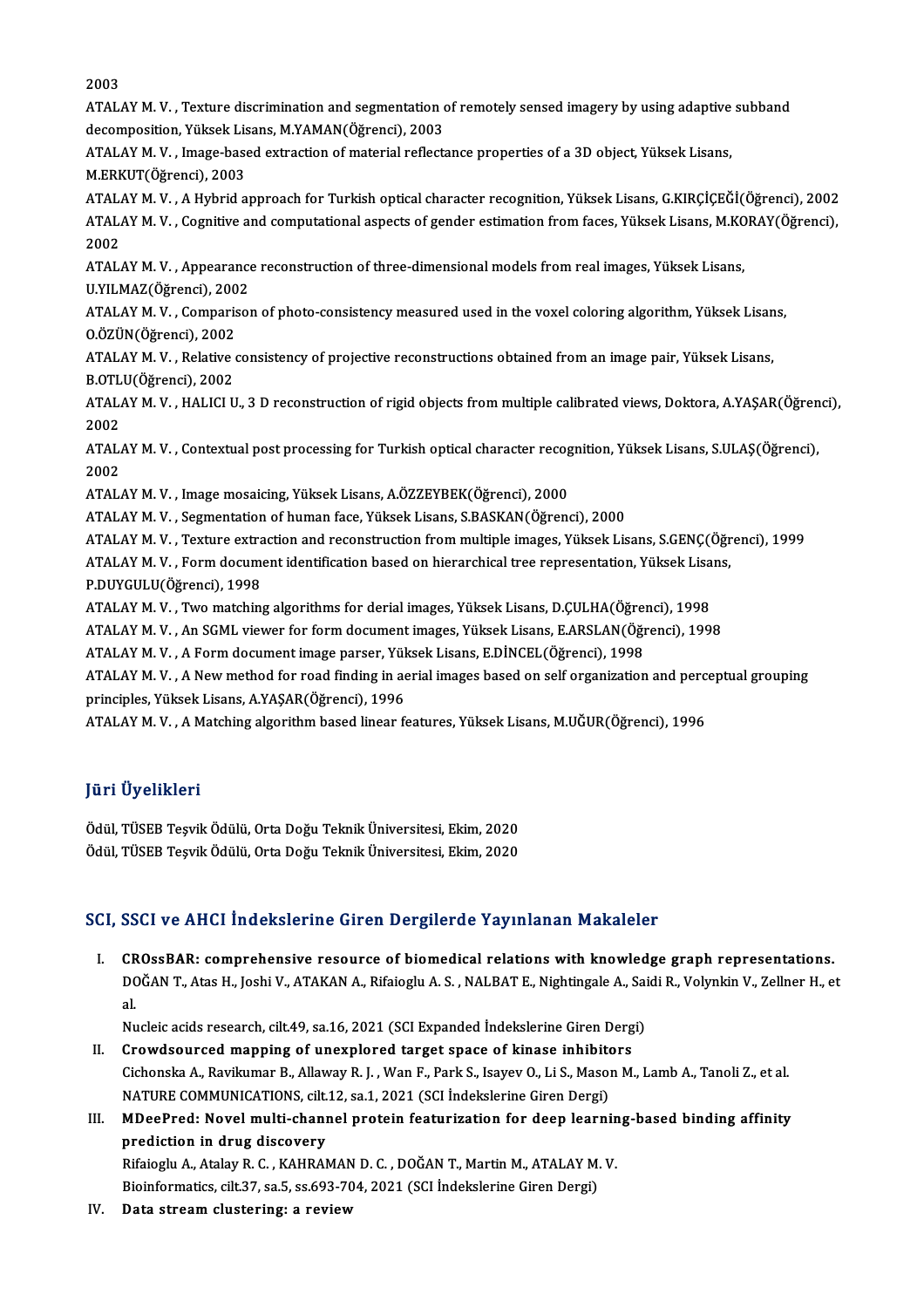ZubarogluA.,AtalayV.

ARTIFICIAL INTELLIGENCE REVIEW, cilt.54, sa.2, ss.1201-1236, 2021 (SCI İndekslerine Giren Dergi)

- Zubaroglu A., Atalay V.<br>ARTIFICIAL INTELLIGENCE REVIEW, cilt.54, sa.2, ss.1201-1236, 2021 (SCI Indekslerine Gire<br>V. iBioProVis: interactive visualization and analysis of compound bioactivity space<br>Dänmer A. Bifsieğlu A. S. ARTIFICIAL INTELLIGENCE REVIEW, cilt.54, sa.2, ss.1201-1236, 2021 (S<br>iBioProVis: interactive visualization and analysis of compound l<br>Dönmez A., Rifaioğlu A. S. , Acar A. C. , Doğan T., Cetin-Atalay R., Atalay V.<br>BIOINEODM iBioProVis: interactive visualization and analysis of compound bioactivity<br>Dönmez A., Rifaioğlu A. S. , Acar A. C. , Doğan T., Cetin-Atalay R., Atalay V.<br>BIOINFORMATICS, cilt.36, sa.14, ss.4227-4230, 2020 (SCI İndekslerine Dönmez A., Rifaioğlu A. S. , Acar A. C. , Doğan T., Cetin-Atalay R., Atalay V.<br>BIOINFORMATICS, cilt.36, sa.14, ss.4227-4230, 2020 (SCI İndekslerine Giren Dergi)<br>VI. DEEPScreen: high performance drug-target interaction pred
- BIOINFORMATICS, cilt.36, sa.14, ss.4227-4230, 2020 (SCI Indekslerine Giren Dergi)<br>DEEPScreen: high performance drug-target interaction prediction with co<br>networks using 2-D structural compound representations<br>RIFAIOĞLU A. DEEPScreen: high performance drug-target interaction prediction wi<br>networks using 2-D structural compound representations<br>RİFAİOĞLUA.S., NALBAT E., Atalay V., Martin M. J. , Cetin-Atalay R., DOĞAN T.<br>CHEMICAL SCIENCE silt CHEMICAL SCIENCE, cilt.11, sa.9, ss.2531-2557,2020 (SCI İndekslerineGirenDergi) RİFAİOĞLU A. S. , NALBAT E., Atalay V., Martin M. J. , Cetin-Atalay R., DOĞAN T.<br>CHEMICAL SCIENCE, cilt.11, sa.9, ss.2531-2557, 2020 (SCI İndekslerine Giren Dergi)<br>VII. The CAFA challenge reports improved protein function
- CHEMICAL SCIENCE, cilt.11, sa.9, ss.2531-2557, 2020 (SCI Inc<br>The CAFA challenge reports improved protein function<br>for hundreds of genes through experimental screens<br>They N. Jiang V. Persouist T. Lee A. Kesseb B. Creeker A. The CAFA challenge reports improved protein function prediction and new functional annotation<br>for hundreds of genes through experimental screens<br>Zhou N., Jiang Y., Bergquist T., Lee A., Kacsoh B., Crocker A., Lewis K., Geo for hundreds of genes through experimental screens<br>Zhou N., Jiang Y., Bergquist T., Lee A., Kacsoh B., Crocker A., Lewis K., Georghiou G., Nguyen H., Hamid M., et al.<br>GENOME BIOLOGY, cilt.20, sa.1, 2019 (SCI İndekslerine G Zhou N., Jiang Y., Bergquist T., Lee A., Kacsoh B., Crocker A., Lewis K., Georghiou G., Nguyen H., Hamid M., e<br>GENOME BIOLOGY, cilt.20, sa.1, 2019 (SCI İndekslerine Giren Dergi)<br>VIII. DEEPred: Automated Protein Function Pr

## **GENOME B<br>DEEPred:<br>Networks<br>PEAIOČLU** DEEPred: Automated Protein Function Prediction with M<sub>i</sub><br>Networks<br>RİFAİOĞLU A.S. , Dogan T., Martin M. J. , Cetin-Atalay R., Atalay V.<br>SCIENTIEIC PEPOPTS, silt 9, 2019 (SCI İndekslerine Ciren Dersi) Networks<br>RİFAİOĞLU A. S. , Dogan T., Martin M. J. , Cetin-Atalay R., Atalay V.

SCIENTIFIC REPORTS, cilt.9, 2019 (SCI İndekslerine Giren Dergi)

IX. ECPred: a tool for the prediction of the enzymatic functions of protein sequences based on the EC ECPred: a tool for the prediction of the enzymatic functions of protein seq<br>nomenclature<br>DALKIRAN A., RİFAİOĞLU A. S. , Martin M. J. , Cetin-Atalay R., ATALAY M. V. , Dogan T.<br>PMC PIOINEOPMATICS silt 10,2019 (SCL indeksler

nomenclature<br>DALKIRAN A., RİFAİOĞLU A. S. , Martin M. J. , Cetin-Atalay R., ATALAY<br>BMC BIOINFORMATICS, cilt.19, 2018 (SCI İndekslerine Giren Dergi)<br>EClerizeu A sustemized forse dirested sraph drawing alserii BMC BIOINFORMATICS, cilt.19, 2018 (SCI İndekslerine Giren Dergi)

## X. EClerize: A customized force-directed graph drawing algorithm for biological graphs with EC attributes <mark>attributes</mark><br>Danaci H. F. , Cetin-Atalay R., ATALAY M. V.<br>JOURNAL OF BIOINFORMATICS AND COMPUTATIONAL BIOLOGY, cilt.16, sa.4, 2018 (SCI İndekslerine Giren Dergi)<br>Posent applisations of deep learning and mashine intelligenc

Danaci H. F., Cetin-Atalay R., ATALAY M. V.

Danaci H. F. , Cetin-Atalay R., ATALAY M. V.<br>JOURNAL OF BIOINFORMATICS AND COMPUTATIONAL BIOLOGY, cilt.16, sa.4, 2018 (SCI İndekslerine Giren Dergi)<br>XI. Recent applications of deep learning and machine intelligence on in s **JOURNAL OF BIOINFOR<br>Recent applications<br>tools and databases.**<br>Pifoiogly A.S. Atos H XI. Recent applications of deep learning and machine intelligence on in silico drug discovery: methods,<br>tools and databases.<br>Rifaioglu A. S., Atas H., Martin M., Cetin-Atalay R., Atalay V., Dogan T.

tools and databases.<br>Rifaioglu A. S. , Atas H., Martin M., Cetin-Atalay R., Atalay V., Doga:<br>Briefings in bioinformatics, 2018 (SCI İndekslerine Giren Dergi)<br>Large scale autemated function prediction of pretain sca

## XII. Large-scale automated function prediction of protein sequences and an experimental case study<br>validation on PTEN transcript variants Briefings in bioinformatics, 2018 (SCI İndeks<br>Large-scale automated function predict<br>validation on PTEN transcript variants<br>PİEAİQČLILA S., DAGAR T. SARQQ S., ERSA Large-scale automated function prediction of protein sequences and an experimental case s<br>validation on PTEN transcript variants<br>RİFAİOĞLU A.S., Dogan T., Sarac O.S., ERSAHİN T., Saidi R., ATALAY M. V. , MARTİN M. J. , Cet

PROTEINS-STRUCTURE FUNCTION AND BIOINFORMATICS, cilt.86, sa.2, ss.135-151, 2018 (SCI İndekslerine Giren<br>Dergi) RİFAİO<br>PROTE<br>Dergi)<br>Hand<sup>u</sup> PROTEINS-STRUCTURE FUNCTION AND BIOINFORMATICS, cilt.86, sa.2, ss.135-<br>Dergi)<br>XIII. HandVR: a hand-gesture-based interface to a video retrieval system<br>Cone S. Bestan M. CÜDÜVRAY II. Atalov V. CÜDÜVRAY II.

- Dergi)<br>HandVR: a hand-gesture-based interface to a video<br>Genc S., Bastan M., GÜDÜKBAY U., Atalay V., GÜDÜKBAY U.<br>SICNAL IMACE AND VIDEO PROCESSING, silt 9, sa 7, sa 17. Genc S., Bastan M., GÜDÜKBAY U., Atalay V., GÜDÜKBAY U.<br>SIGNAL IMAGE AND VIDEO PROCESSING, cilt.9, sa.7, ss.1717-1726, 2015 (SCI İndekslerine Giren Dergi)
- XIV. Identification of Novel Reference Genes Based on MeSH Categories SIGNAL IMAGE AND VIDEO PROCESSING, cilt.9, sa.7, ss.1717-1726, 201<br>Identification of Novel Reference Genes Based on MeSH Categ<br>Ersahin T., ÇARKACIOĞLU L., CAN T., Konu O., Atalay V., Cetin-Atalay R.<br>BLOS ONE, silt 9, ss.2, Identification of Novel Reference Genes Based on M<br>Ersahin T., ÇARKACIOĞLU L., CAN T., Konu O., Atalay V., Cet<br>PLOS ONE, cilt.9, sa.3, 2014 (SCI İndekslerine Giren Dergi)<br>A signal transdustion ssara flaw alsonithm for svel
- Ersahin T., ÇARKACIOĞLU L., CAN T., Konu O., Atalay V., Cetin-Atalay R.<br>PLOS ONE, cilt.9, sa.3, 2014 (SCI İndekslerine Giren Dergi)<br>XV. A signal transduction score flow algorithm for cyclic cellular pathway analysis, w PLOS ONE, cilt.9, sa.3, 2014 (SCI İndek<br>A signal transduction score flow<br>transcriptome and ChIP-seq data<br>Jaik 7, Exobin T, Atalay V, AYKANAT A signal transduction score flow algorithm for cy<br>transcriptome and ChIP-seq data<br>Isik Z., Ersahin T., Atalay V., AYKANAT C., Cetin-Atalay R.<br>MOLECULAR PIOSVSTEMS si<sup>11.</sup>2, 82.12, 82.2224, 2221, 24 transcriptome and ChIP-seq data<br>Isik Z., Ersahin T., Atalay V., AYKANAT C., Cetin-Atalay R.<br>MOLECULAR BIOSYSTEMS, cilt.8, sa.12, ss.3224-3231, 2012 (SCI İndekslerine Giren Dergi)<br>COPred: CO Molecular Eunstian Predistion by

## Isik Z., Ersahin T., Atalay V., AYKANAT C., Cetin-Atalay R.<br>MOLECULAR BIOSYSTEMS, cilt.8, sa.12, ss.3224-3231, 2012 (SCI İndekslerine<br>XVI. GOPred: GO Molecular Function Prediction by Combined Classifiers<br>Sarac O. S. , Atal MOLECULAR BIOSYSTEMS, cilt.8, sa.1<br>GOPred: GO Molecular Function<br>Sarac O. S. , Atalay V., Cetin-Atalay R.<br>BLOS ONE silt 5, sa.8, 2010 (SCL inde GOPred: GO Molecular Function Prediction by Comb<br>Sarac O. S. , Atalay V., Cetin-Atalay R.<br>PLOS ONE, cilt.5, sa.8, 2010 (SCI İndekslerine Giren Dergi)<br>Prediction of engume classes in a bionarabical engu Sarac O. S. , Atalay V., Cetin-Atalay R.<br>PLOS ONE, cilt.5, sa.8, 2010 (SCI Indekslerine Giren Dergi)<br>XVII. Prediction of enzyme classes in a hierarchical approach by using SPMap<br>Xoman A. Atalay V. Atalay P.

PLOS ONE, cilt.5, sa.8, 2010 (9.<br>Prediction of enzyme clas<br>Yaman A., Atalay V., Atalay R.<br>NEW PIOTECHNOLOCY silt 2 Prediction of enzyme classes in a hierarchical approach by unity of the Vaman A., Atalay V., Atalay R.<br>NEW BIOTECHNOLOGY, cilt.27, 2010 (SCI İndekslerine Giren Dergi)<br>Bi k bi slustaning: mining large scale gane avpression Yaman A., Atalay V., Atalay R.<br>NEW BIOTECHNOLOGY, cilt.27, 2010 (SCI İndekslerine Giren Dergi)<br>XVIII. Bi-k-bi clustering: mining large scale gene expression data using two-level biclustering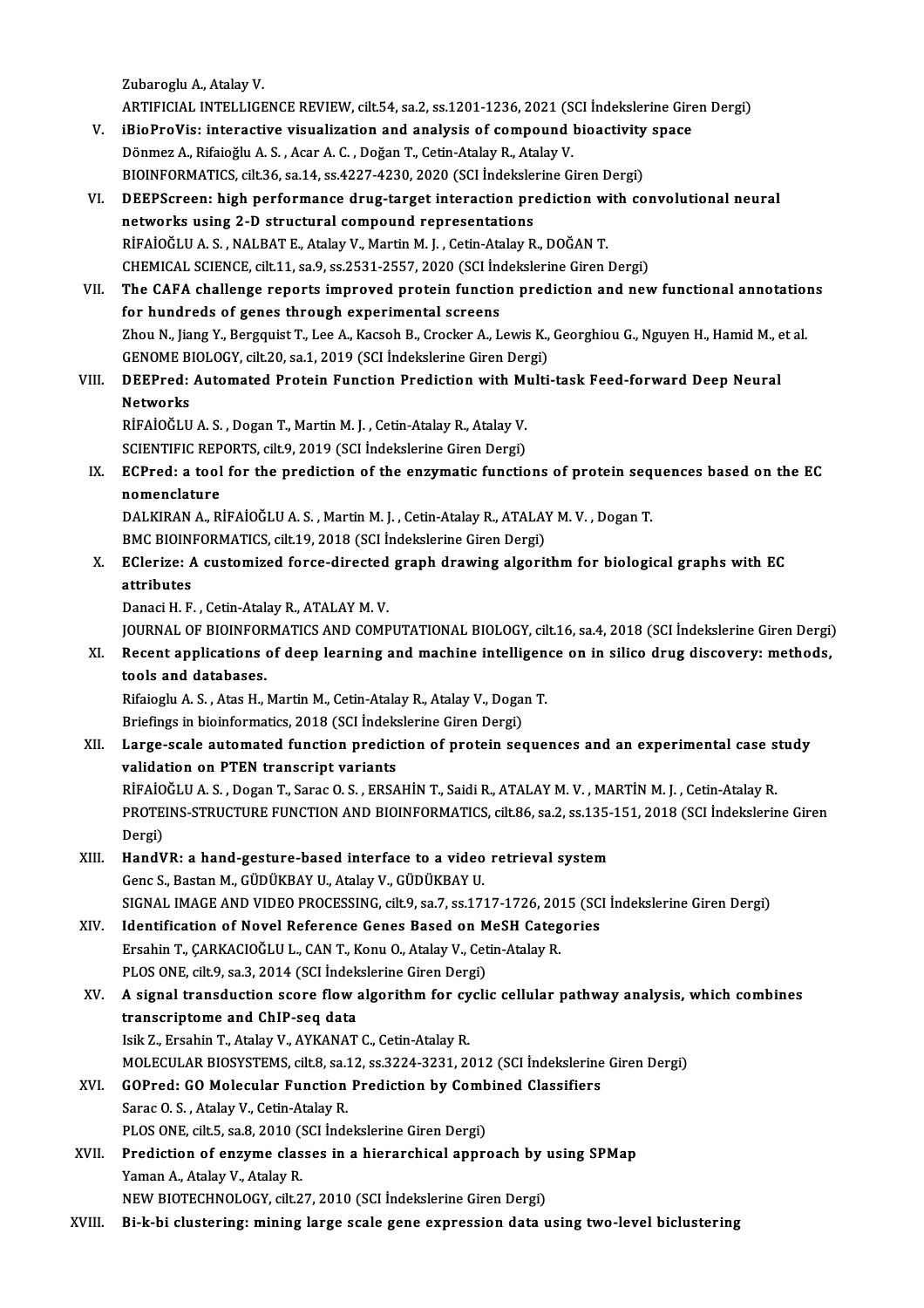Carkacioglu L., Atalay R. C. , KONU KARAKAYALI Ö., Atalay V., CAN T.<br>INTERNATIONAL JOURNAL OF DATA MINING AND RIQINEORMATIC INTERNATIONAL JOURNAL OF DATA MINING AND BIOINFORMATICS, cilt.4, sa.6, ss.701-721, 2010 (SCI Indekslerine Giren Dergi) Carkacioglu L., Atalay R. C.<br>INTERNATIONAL JOURNA<br>İndekslerine Giren Dergi)<br>Subsequence based foa INTERNATIONAL JOURNAL OF DATA MINING AND BIOINFORMATICS, cilt.4, s<br>
indekslerine Giren Dergi)<br>XIX. Subsequence-based feature map for protein function classification<br>
Sana O. S. Cuanasy Vuaryaryallye O. Cetin Atalay B. Atal İndekslerine Giren Dergi)<br>Subsequence-based feature map for protein function cla<br>Sarac O.S., Guersoy-Yuezueguellue O., Cetin-Atalay R., Atalay V.<br>COMPUTATIONAL PIOLOCY AND CHEMISTRY cilt 22, sa 2, ss 12 Sarac O. S. , Guersoy-Yuezueguellue O., Cetin-Atalay R., Atalay V.<br>COMPUTATIONAL BIOLOGY AND CHEMISTRY, cilt.32, sa.2, ss.122-130, 2008 (SCI İndekslerine Giren Dergi) Sarac O. S. , Guersoy-Yuezueguellue O., Cetin-Atalay R., Atalay V.<br>COMPUTATIONAL BIOLOGY AND CHEMISTRY, cilt.32, sa.2, ss.122-130, 2008 (SCI Indekslerine Giren Dergi)<br>XX. Experimental study on the sensitivity of autocalibr COMPUTATIONAL BIOLO<br>Experimental study of<br>Hassanpour R., Atalay V.<br>OPTICAL ENCINEEPINC Experimental study on the sensitivity of autocalibration to projectors.<br>Hassanpour R., Atalay V.<br>OPTICAL ENGINEERING, cilt.45, sa.4, 2006 (SCI İndekslerine Giren Dergi)<br>Implicit motif distribution based bubrid semputationa Hassanpour R., Atalay V.<br>OPTICAL ENGINEERING, cilt.45, sa.4, 2006 (SCI İndekslerine Giren Dergi)<br>XXI. Implicit motif distribution based hybrid computational kernel for sequence classification<br>Atalay V. Cetin Atalay P. OPTICAL ENGINEERING,<br>Implicit motif distribu<br>Atalay V., Cetin-Atalay R.<br>PLOINEOPMATICS silt 21 Implicit motif distribution based hybrid computational kernel for sequer<br>Atalay V., Cetin-Atalay R.<br>BIOINFORMATICS, cilt.21, sa.8, ss.1429-1436, 2005 (SCI İndekslerine Giren Dergi)<br>Almost autonomous training of mixtures of Atalay V., Cetin-Atalay R.<br>BIOINFORMATICS, cilt.21, sa.8, ss.1429-1436, 2005 (SCI İndekslerine Giren Dergi)<br>XXII. Almost autonomous training of mixtures of principal component analyzers Musa M., de Ridder D., Duin R., Atalay V. Almost autonomous training of mixtures of principal component analyzers<br>Musa M., de Ridder D., Duin R., Atalay V.<br>PATTERN RECOGNITION LETTERS, cilt.25, sa.9, ss.1085-1095, 2004 (SCI İndekslerine Giren Dergi)<br>Camera auta ca Musa M., de Ridder D., Duin R., Atalay V.<br>PATTERN RECOGNITION LETTERS, cilt.25, sa.9, ss.1085-1095, 2004 (SCI İndekslerine G<br>XXIII. Camera auto-calibration using a sequence of 2D images with small rotations<br>Hassennour P. A PATTERN RECOGNITION<br>Camera auto-calibrati<br>Hassanpour R., Atalay V.<br>PATTEPN PECOCNITION Camera auto-calibration using a sequence of 2D images with small rotations<br>Hassanpour R., Atalay V.<br>PATTERN RECOGNITION LETTERS, cilt.25, sa.9, ss.989-997, 2004 (SCI İndekslerine Giren Dergi) Hassanpour R., Atalay V.<br>PATTERN RECOGNITION LETTERS, cilt.25, sa.9, ss.989-997, 2004 (SCI<br>XXIV. Vision-based continuous Graffiti (TM)-like text entry system<br>Frdem J. Erdem M. Ataley V. Cetin A PATTERN RECOGNITION LETTERS, cil<br>Vision-based continuous Graffiti<br>Erdem I., Erdem M., Atalay V., Cetin A.<br>OPTICAL ENCINEERING silt 42, 22, 2 Vision-based continuous Graffiti (TM)-like text entry system<br>Erdem I., Erdem M., Atalay V., Cetin A.<br>OPTICAL ENGINEERING, cilt.43, sa.3, ss.553-558, 2004 (SCI İndekslerine Giren Dergi)<br>A hierarchisal representation of form Erdem I., Erdem M., Atalay V., Cetin A.<br>OPTICAL ENGINEERING, cilt.43, sa.3, ss.553-558, 2004 (SCI Indekslerine Giren Dergi)<br>XXV. A hierarchical representation of form documents for identification and retrieval OPTICAL ENGINEERI<br>A hierarchical rep<br>Duygulu P., Atalay V.<br>International Journal A hierarchical representation of form documents for identification and retrieval<br>Duygulu P., Atalay V.<br>International Journal on Document Analysis and Recognition, cilt.5, sa.1, ss.17-27, 2003 (SCI Expanded<br>Indekslerine Cir Duygulu P., Atalay V.<br>International Journal on D<br>İndekslerine Giren Dergi)<br>Silhouette based 3 D m International Journal on Document Analysis and Recognition, cilt.5, sa.1, ss<br>
indekslerine Giren Dergi)<br>XXVI. Silhouette-based 3-D model reconstruction from multiple images<br>
Mulayim A Vilmaz II Atalay V. İndekslerine Giren Dergi)<br>Silhouette-based 3-D model<br>Mulayim A., Yilmaz U., Atalay V.<br>JEEE TRANSACTIONS ON SYSTE Silhouette-based 3-D model reconstruction from multiple images<br>Mulayim A., Yilmaz U., Atalay V.<br>IEEE TRANSACTIONS ON SYSTEMS MAN AND CYBERNETICS PART B-CYBERNETICS, cilt.33, sa.4, ss.582-591, 2003<br>(SCL Indekslarine Ciren D Mulayim A., Yilmaz U., Atalay V.<br>IEEE TRANSACTIONS ON SYSTI<br>(SCI İndekslerine Giren Dergi)<br>Ora 2521 a bubrid avatam fa IEEE TRANSACTIONS ON SYSTEMS MAN AND CYBERNETICS PART B-CYBERNETICS, cilt.<br>(SCI Indekslerine Giren Dergi)<br>XXVII. Ore-age: a hybrid system for assisting and teaching mining method selection<br> $C_{\text{WRW}} C_{\text{S}}$  Colobi N. Atala (SCI İndekslerine Giren Dergi)<br>Ore-age: a hybrid system for assisting and<br>Guray C., Celebi N., Atalay V., Pasamehmetoglu A.<br>EXPERT SYSTEMS WITH APPLICATIONS silt 24 s Ore-age: a hybrid system for assisting and teaching mining method selection<br>Guray C., Celebi N., Atalay V., Pasamehmetoglu A.<br>EXPERT SYSTEMS WITH APPLICATIONS, cilt.24, sa.3, ss.261-271, 2003 (SCI İndekslerine Giren Dergi) Guray C., Celebi N., Atalay V., Pasamehmetoglu A.<br>EXPERT SYSTEMS WITH APPLICATIONS, cilt.24, sa.3, ss.261-271, 2003 (SCI İndekslerine (<br>XXVIII. Prediction of protein subcellular localization based on primary sequence data<br> EXPERT SYSTEMS WITH APPI<br>Prediction of protein subc<br>Ozarar M., Atalay V., Atalay R.<br>COMBUTER AND INFORMATI Prediction of protein subcellular localization based on primary sequence data<br>Ozarar M., Atalay V., Atalay R.<br>COMPUTER AND INFORMATION SCIENCES - ISCIS 2003, cilt.2869, ss.611-618, 2003 (SCI İndekslerine Giren Dergi)<br>Textu Ozarar M., Atalay V., Atalay R.<br>COMPUTER AND INFORMATION SCIENCES - ISCIS 2003, cilt.2869, ss.611-618, 2003 (S<br>XXIX. Texture segmentation using the mixtures of principal component analyzers<br>Muse M. Duin B. de Bidder D. Ata COMPUTER AND INFORMATION SCIENC<br>Texture segmentation using the mix<br>Musa M., Duin R., de Ridder D., Atalay V.<br>COMBUTER AND INFORMATION SCIENC Texture segmentation using the mixtures of principal component analyzers<br>Musa M., Duin R., de Ridder D., Atalay V.<br>COMPUTER AND INFORMATION SCIENCES - ISCIS 2003, cilt.2869, ss.505-512, 2003 (SCI İndekslerine Giren Dergi)<br> Musa M., Duin R., de Ridder D., Atalay V.<br>COMPUTER AND INFORMATION SCIENCES - ISCIS 2003, cilt.2869, ss.505-512, 2003 (SC<br>XXX. Projection based method for segmentation of human face and its evaluation<br>Packan S. Bulut M. At COMPUTER AND INFORMAT<br>Projection based method<br>Baskan S., Bulut M., Atalay V.<br>BATTEPN PECOCNITION LET Projection based method for segmentation of human face and its evaluation<br>Baskan S., Bulut M., Atalay V.<br>PATTERN RECOGNITION LETTERS, cilt.23, sa.14, ss.1623-1629, 2002 (SCI İndekslerine Giren Dergi)<br>Vision based single st Baskan S., Bulut M., Atalay V.<br>PATTERN RECOGNITION LETTERS, cilt.23, sa.14, ss.1623-1629, 2002 (SCI İndeksleri<br>XXXI. Vision-based single-stroke character recognition for wearable computing<br>Ozer O., Ozun O., Tuzel C., Atala PATTERN RECOGNITION LETTERS, cilt.23, s<br>Vision-based single-stroke character 1<br>Ozer O., Ozun O., Tuzel C., Atalay V., Cetin A.<br>JEEE INTELLICENT SYSTEMS & THEID APP. Vision-based single-stroke character recognition for wearable computing<br>Ozer O., Ozun O., Tuzel C., Atalay V., Cetin A.<br>IEEE INTELLIGENT SYSTEMS & THEIR APPLICATIONS, cilt.16, sa.3, ss.33-37, 2001 (SCI İndekslerine Giren D XXXII. Matching algorithm based on Godel coding scheme<br>Dicle N., Atalay V. **IEEE INTELLIGEN<br>Matching algori<br>Dicle N., Atalay V.**<br>Proceedings of SE Matching algorithm based on Godel coding scheme<br>Dicle N., Atalay V.<br>Proceedings of SPIE - The International Society for Optical Engineering, cilt.3974, ss.576-583, 2000 (SCI<br>Indekslatine Ciren Dergi) Dicle N., Atalay V.<br>Proceedings of SPIE - The<br>İndekslerine Giren Dergi)<br>Subband damain sadin Proceedings of SPIE - The International Society for Optical Engineering, cilt.3974, ss.<br>
indekslerine Giren Dergi)<br>
XXXIII. Subband domain coding of binary textual images for document archiving<br>
Corek O. Cotin A. Toutik A. Indekslerine Giren Dergi)<br>Subband domain coding of binary textual images for document archiving<br>Gerek O., Cetin A., Tewfik A., Atalay V. IEEE TRANSACTIONS ON IMAGE PROCESSING, cilt.8, sa.10, ss.1438-1446, 1999 (SCI İndekslerine Giren Dergi)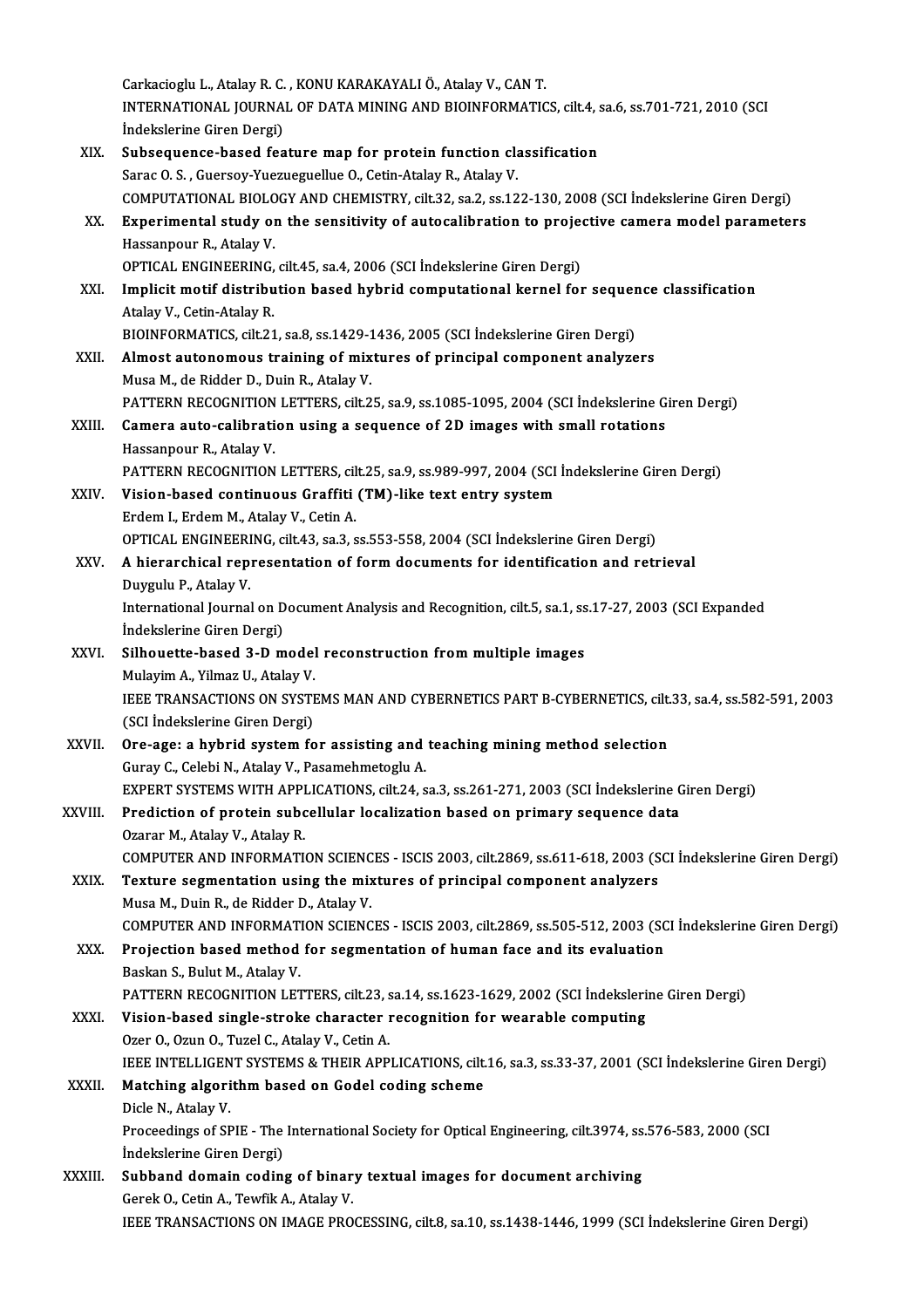- XXXIV. Repulsive attractive network for baseline extraction on document images Repulsive attractive network for baseline<br>Oztop E., Mulayim A., Atalay V., Yarman-Vural F.<br>SIGNAL PROGESSING silt 75, 201, 201, 10, 1000 Repulsive attractive network for baseline extraction on document ima<br>Oztop E., Mulayim A., Atalay V., Yarman-Vural F.<br>SIGNAL PROCESSING, cilt.75, sa.1, ss.1-10, 1999 (SCI İndekslerine Giren Dergi)<br>A. matebing algonithm bas Oztop E., Mulayim A., Atalay V., Yarman-Vural F.<br>SIGNAL PROCESSING, cilt.75, sa.1, ss.1-10, 1999 (SCI i<br>XXXV. A matching algorithm based on linear features SIGNAL PROCESSIN<br>A matching algori<br>Atalay V., Yilmaz M.<br>PATTEPN PECOCNI
	- Atalay V., Yilmaz M.<br>PATTERN RECOGNITION LETTERS, cilt.19, sa.9, ss.857-867, 1998 (SCI İndekslerine Giren Dergi)

## Diğer Dergilerde Yayınlanan Makaleler

- Iger Dergilerde Yayınlanan Makaleler<br>I. Data Centric Molecular Analysis and Evaluation of Hepatocellular Carcinoma Therapeutics Using<br>Mashina Intelligance Based Tools Machine Intel intelligence-Based Tools<br>Machine Intelligence-Based Tools<br>Cetin Atalay B. Kahraman D. C. Nalba Data Centric Molecular Analysis and Evaluation of Hepatocellular Carcinoma Therapeutics Using<br>Machine Intelligence-Based Tools<br>Cetin-Atalay R., Kahraman D. C. , Nalbat E., Rifaioğlu A. S. , Atakan A., Dönmez A., Atas H., A M<mark>achine</mark><br>Cetin-Ata<br>Doğan T.<br>JOUPNAL Cetin-Atalay R., Kahraman D. C. , Nalbat E., Rifaioğlu A. S. , Atakan A., Dönmez A., Atas H., Atalay M. V. , Acar A.<br>Doğan T.<br>JOURNAL OF GASTROINTESTINAL CANCER, cilt.52, sa.4, ss.1266-1276, 2021 (ESCI İndekslerine Giren D Doğan T.<br>JOURNAL OF GASTROINTESTINAL CANCER, cilt.52, sa.4, ss.1266-1276, 2021 (ESCI İndekslerine Giren Dergi)<br>II. Multi-task Deep Neural Networks in Protein Function Prediction JOURNAL OF GASTROINTESTINAL CANCER, cilt.52, sa.4, ss.1266-1<br>Multi-task Deep Neural Networks in Protein Function Pre<br>RİFAİOĞLU A. S. , doğan t., Martin M. J. , ATALAY R., ATALAY M. V.<br>ar<sup>y</sup>ii: 2017 (Hakamair Dargi) Multi-task Deep Neural Net<br>RİFAİOĞLU A. S. , doğan t., Mar<br>arXiv, 2017 (Hakemsiz Dergi)<br>An Imaga Baaad Ineunanai RİFAİOĞLU A. S., doğan t., Martin M. J., ATALA<br>arXiv, 2017 (Hakemsiz Dergi)<br>III. An Image-Based Inexpensive 3D Scanner<br>Vilmez II. Mülevim A. Y., Atalev V.
- arXiv, 2017 (Hakemsiz Dergi)<br>III. **An Image-Based Inexpensive 3D Scanner**<br>Yilmaz U., Mülayim A. Y. , Atalay V. International Journal of Image and Graphics, cilt.3, sa.2, ss.235-263, 2003 (Diğer Kurumların Hakemli Dergileri)
- IV. Computer vision based mouse ErdemA.,ErdemE.,YardimciY.,AtalayV.,CetinA.E. Computer vision based mouse<br>Erdem A., Erdem E., Yardimci Y., Atalay V., Cetin A. E.<br>ICASSP, IEEE International Conference on Acoustics, Speech and Signal Processing - Proceedings, cilt.4, ss.4178,<br>2002 (Dižer Kurumların Ha Erdem A., Erdem E., Yardimci Y., Atalay V., Ce<br>ICASSP, IEEE International Conference on Ad<br>2002 (Diğer Kurumların Hakemli Dergileri) 2002 (Diğer Kurumların Hakemli Dergileri)<br>Kitap & Kitap Bölümleri

I. Forecasting of Product Quality Through Anomaly Detection p & Hitap Boldmiori<br>Forecasting of Product Quality Through Anomaly De<br>Dinc M., Ertekin Bolelli Ş., Ozkan H., Meydanli C., Atalay M. V.<br>Mechine Learning and Knowledge Disseyery in Detabases 6 Machine Learning and Knowledge Discovery in Databases, Cellier P.,Driessens K., Editör, Springer-Verlag , Basel, ss.357-366, 2020 Dinc M., Ertekin B<br>Machine Learning<br>ss.357-366, 2020

## Hakemli Kongre / Sempozyum Bildiri Kitaplarında Yer Alan Yayınlar

- akemli Kongre / Sempozyum Bildiri Kitaplarında Yer Alan Yayınlar<br>I. In vitro validation of drug-target interactions revealed in silico by Comprehensive Resource of<br>Piemedical Pelations with Network Penresontations and Deep Biomedical Relation of drug-target interactions revealed in silico by Comprehensive Resource<br>Biomedical Relations with Network Representations and Deep Learning (CROssBAR) in HCC<br>NALRATE RIEAIOČULA S. DOČANT Martin M.J. Co In vitro validation of drug-target interactions revealed in silico by Compinion and Deep Learning<br>Biomedical Relations with Network Representations and Deep Learning (NALBAT E., RİFAİOĞLU A. S. , DOĞAN T., Martin M. J. , C Biomedical Relations with Network Representations and Deep L<br>NALBAT E., RİFAİOĞLU A. S. , DOĞAN T., Martin M. J. , Cetin-Atalay R., ATA<br>AACR Annual Meeting, ELECTR NETWORK, 22 - 24 Haziran 2020, cilt.80<br>Online embedding an NALBAT E., RİFAİOĞLU A. S. , DOĞAN T., Martin M. J. , Cet<br>AACR Annual Meeting, ELECTR NETWORK, 22 - 24 Hazir<br>II. Online embedding and clustering of data streams<br>Zubaroğlu A. Atalov V.
- AACR Annual Meeting,<br>**Online embedding a**<br>Zubaroğlu A., Atalay V.<br><sup>2nd</sup> International Confe 0nline embedding and clustering of data streams<br>Zubaroğlu A., Atalay V.<br>3rd International Conference on Big Data Research, ICBDR 2019, Cergy-Pontoise, Fransa, 20 - 21 Kasım 2019,<br>88.142.146 Zubaroğlu<br>3rd Interna<br>ss.142-146<br>Compariac 3rd International Conference on Big Data Research, ICBDR 2019, Cergy-Po<br>ss.142-146<br>III. Comparison of predictive models for forecasting timeseries data<br>Özen S. Atalau V. XAZICLA
- ss.142-146<br>Comparison of predictive<br>Özen S., Atalay V., YAZICI A. 3rd III. Comparison of predictive models for forecasting timeseries data<br>Özen S., Atalay V., YAZICI A.<br>3rd International Conference on Big Data Research, ICBDR 2019, Cergy-Pontoise, Fransa, 20 - 21 Kasım 2019,<br>ss.172-176 Özen S., Atal<br>3rd Interna<br>ss.172-176<br>Eorosastin 3rd International Conference on Big Data Research, ICBDR 2019, Cergy-Pontoise, F<br>ss.172-176<br>IV. Forecasting of Product Quality Through Anomaly DetectionMehmet Dinç,<br>Ding M. EPTEVIN POLELLIS, Orkan H. Moydanli G. ATALAY M.
- ss.172-176<br>Forecasting of Product Quality Through Anomaly Detectio<br>Dinc M., ERTEKİN BOLELLİ Ş., Ozkan H., Meydanli C., ATALAY M. V.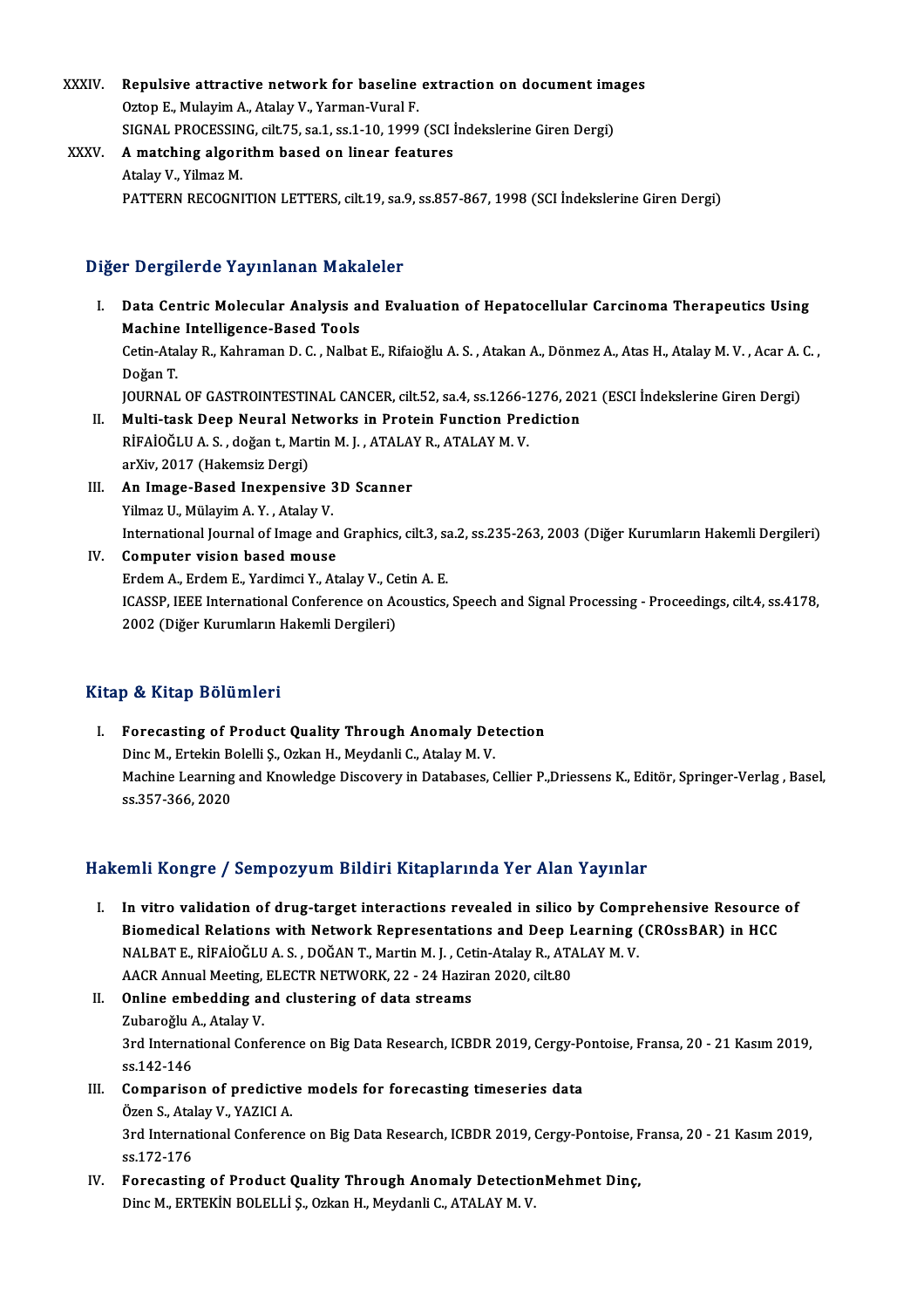2nd International Conference on Digital Transformation and Smart Systems, Ankara, Türkiye, 23 - 25 Ekim 2019<br>Recenter Lisand Binding Affinity Brediction via Multi Channel Deen Chamaganomia Modeling

- 2nd International Conference on Digital Transformation and Smart Systems, Ankara, Türkiye, 23 25 Ekim<br>V. Receptor-Ligand Binding Affinity Prediction via Multi-Channel Deep Chemogenomic Modeling<br>Atalay M. V. Bifaiağlu A. 2nd International Conference on Digital Transformation a<br>Receptor-Ligand Binding Affinity Prediction via Mu<br>Atalay M. V. , Rifaioğlu A. S. , Atalay R., Doğan T., Martin M.<br>The International Symnesium on Heelth Informatics Receptor-Ligand Binding Affinity Prediction via Multi-Channel Deep Chemogenomic Modeling<br>Atalay M. V. , Rifaioğlu A. S. , Atalay R., Doğan T., Martin M.<br>The International Symposium on Health Informatics and Bioinformatics Atalay<br>The In<br>2019<br>Eoras VI. Forecasting of Product Quality Through Anomaly Detection
- 2019<br>Forecasting of Product Quality Through Anomaly Detection<br>Dinc M., ERTEKİN BOLELLİ Ş., Ozkan H., Meydanli C., ATALAY M. V.<br>FCML (PKDD 2019 Werkshop an Jo Stream for Data Driven Predic ECML/PKDD 2019 Workshop on Io Stream for Data Driven Predictive Maintenance, Würzburg, Almanya, 16 Eylül<br>2019 Dinc M<br>ECML<br>2019<br>iPioP ECML/PKDD 2019 Workshop on Io Stream for Data Driven Predictive Maintenance, Würzbu<br>2019<br>VII. iBioProVis: Interactive Visualization and Analysis of Compound Bioactivity Space<br>Dönmer A. BinAlQČLUA S. ACARA C. DOČAN T. Marti
- 2019<br>iBioProVis: Interactive Visualization and Analysis of Compound Bioactivity Spac<br>Dönmez A., RİFAİOĞLU A. S. , ACAR A. C. , DOĞAN T., Martin M. J. , ATALAY R., ATALAY M. V.<br>27th Conference en Intellient Systems for Mole 27th Conference on Intellient Systems for Molecular Biology and 18th European Conference on Computational<br>Biology, Basel, İsviçre, 21 - 25 Temmuz 2019 Dönmez A., RİFAİOĞLU A. S., ACAR A. C., DOĞAN T., Martin M. J., ATALAY R., ATALAY M. V. 27th Conference on Intellient Systems for Molecular Biology and 18th European Conference on Computational<br>Biology, Basel, İsviçre, 21 - 25 Temmuz 2019<br>VIII. CROssBAR: Comprehensive Resource of Biomedical Relations with Net

# Biology, Basel, İsviçre, 21 - 25 Temmuz<br>CROssBAR: Comprehensive Resour<br>Deep Learning", Oral presentation<br>Atalay M. V., Doğan T. Atalay B. Nalbat CROssBAR: Comprehensive Resource of Biomedical Relations with<br>Deep Learning", Oral presentation<br>Atalay M. V. , Doğan T., Atalay R., Nalbat E., Rifaioğlu A. S. , Ataş H., Martin M.<br>27th Conference on Intelligent Systems for

Deep Learning", Oral presentation<br>Atalay M. V. , Doğan T., Atalay R., Nalbat E., Rifaioğlu A. S. , Ataş H., Martin M.<br>27th Conference on Intelligent Systems for Molecular Biology and 18th European Conference on Computation Atalay M. V. , Doğan T., Atalay R., Nalbat E., Rif<br>27th Conference on Intelligent Systems for M.<br>Biology, Basel, İsviçre, 21 - 25 Temmuz 2019<br>Paug Tonget Internation Prediction with 27th Conference on Intelligent Systems for Molecular Biology and 18th European Conference on Computatio<br>Biology, Basel, İsviçre, 21 - 25 Temmuz 2019<br>IX. Drug-Target Interaction Prediction with Deep Convolutional Neural Net

Biology,<br>Drug-Ta<br>Images<br>Piraioč Drug-Target Interaction Prediction with Deep Convolution<br>Images<br>RİFAİOĞLU A. S. , ATALAY M. V. , Martin M. J. , ATALAY R., Doğan T.<br>26th Conference en Intelligent Systems for Melecular Biology, Chia

Images<br>RİFAİOĞLU A. S. , ATALAY M. V. , Martin M. J. , ATALAY R., Doğan T.<br>26th Conference on Intelligent Systems for Molecular Biology, Chicago, Amerika Birleşik Devletleri, 6 - 10 Temmuz<br>2018 RİFAİ<br>26th (<br>2018 26th Conference on Intelligent Systems for Molecular Biology, Chicago, Amerika Birleşik Devletleri, 6 - 10 Te<br>2018<br>X. Automated Negative Gene Ontology Based Functional Predictions for Proteins with UniGOPred<br>Dožen T. BigAt

- 2018<br><mark>Automated Negative Gene Ontology Based Functional Predictions</mark><br>Doğan T., RİFAİOĞLU A. S. , Saidi R., Martin M. J. , ATALAY M. V. , ATALAY R.<br>26th Conference en Intelligent Systems for Molegylar Biology Chicago, Am 26th Conference on Intelligent Systems for Molecular Biology, Chicago, Amerika Birleşik Devletleri, 6 - 10 Temmuz<br>2018 Doğan T., RİFAİOĞLU A. S., Saidi R., Martin M. J., ATALAY M. V., ATALAY R.
- XI. Investigation of Multi-task Deep Neural Networks in Automated Protein Function Prediction 2018<br>Investigation of Multi-task Deep Neural Networks in Auton<br>RİFAİOĞLUA.S.,MartinM.J.,ATALAYR.,ATALAYM.V.,Doğan T.<br>ISMP/ECCR 2017;25th Annual International Conference en Intelli ISMB/ECCB 2017: 25th Annual International Conference on Intelligent Systems for Molecular Biology, Prag, Çek<br>Cumhuriyeti, 21 - 25 Temmuz 2017 RİFAİOĞLU A. S. , Martin M. J. , ATAL<br>ISMB/ECCB 2017: 25th Annual Inter<br>Cumhuriyeti, 21 - 25 Temmuz 2017<br>Predistion of Engumetis Proport ISMB/ECCB 2017: 25th Annual International Conference on Intelligent Systems for Molecular Biology<br>Cumhuriyeti, 21 - 25 Temmuz 2017<br>XII. Prediction of Enzymatic Properties of Protein Sequences Based on the EC Nomenclature<br>D
- Cumhuriyeti, 21 25 Temmuz 2017<br>Prediction of Enzymatic Properties of Protein Sequences Based on the l<br>DALKIRAN A., Doğan T., RİFAİOĞLU A. S. , ATALAY M. V. , Martin M. J. , ATALAY R.<br>ISMP (ECCR 2017, 25th Annual Internat Prediction of Enzymatic Properties of Protein Sequences Based on the EC Nomenclature<br>DALKIRAN A., Doğan T., RİFAİOĞLU A. S. , ATALAY M. V. , Martin M. J. , ATALAY R.<br>ISMB/ECCB 2017: 25th Annual International Conference on DALKIRAN A., Doğan T., RİFAİOĞLU A. S. , ATALAY M. V. , Martin M. J. , ATALAY R.<br>ISMB/ECCB 2017: 25th Annual International Conference on Intelligent Systems for Molecular Biology, Prag, Çek<br>Cumhuriyeti, 21 - 25 Temmuz 2017
- XIII. Prediction of Enzymatic Properties of Protein Sequences Based on the EC Nomenclature Cumhuriyeti, 21 - 25 Temmuz 2017<br>Prediction of Enzymatic Properties of Protein Sequences Based on the l<br>DALKIRAN A., RİFAİOĞLU A. S. , Doğan T., ATALAY M. V. , Martin M. J. , ATALAY R.<br>10th The International Symnesium en H Prediction of Enzymatic Properties of Protein Sequences Based on the EC Nomenclature<br>DALKIRAN A., RİFAİOĞLU A. S. , Doğan T., ATALAY M. V. , Martin M. J. , ATALAY R.<br>10th The International Symposium on Health Informatics a DALKIRAN A., RİFAİOĞLU A.<br>10th The International Symp<br>28 - 30 Haziran 2017, ss.37<br>Investigation of Multitesl 10th The International Symposium on Health Informatics and Bioinformatics (HIBIT 2017), I<br>28 - 30 Haziran 2017, ss.37<br>XIV. Investigation of Multitask Deep Neural Networks for Protein Function Prediction<br>PIEAIOČLUAS Martin
- 28 30 Haziran 2017, ss.37<br>XIV. Investigation of Multitask Deep Neural Networks for Protein Function Prediction<br>RİFAİOĞLUA.S., Martin M. J., ATALAY R., ATALAY M. V., Doğan T. Investigation of Multitask Deep Neural Networks for Protein Function Prediction<br>RİFAİOĞLU A. S. , Martin M. J. , ATALAY R., ATALAY M. V. , Doğan T.<br>10th The International Symposium on Health Informatics and Bioinformatics RİFAİOĞLU A. S. , Mart<br>10th The Internationa<br>28 - 30 Haziran 2017<br>ECProd: An Automa 10th The International Symposium on Health Informatics and Bioinformatics (HIBIT 2017), Erdemli, Kıbrıs (28 - 30 Haziran 2017)<br>XV. ECPred: An Automated Enzymatic Function Prediction Tool Based on Combination of Different<br>C
- 28 30 Haziran 2017<br>XV. ECPred: An Automated Enzymatic Function Prediction Tool Based on Combination of Different<br>Classifiers ECPred: An Automated Enzymatic Function Prediction Tool Based on Co<br>Classifiers<br>DALKIRAN A., RİFAİOĞLU A. S. , Doğan T., ATALAY M. V. , Martin M. J. , ATALAY R.<br>CLEIO 2017: Creet Lekes Bioinformatics Conference May 15, 17, Classifiers<br>DALKIRAN A., RİFAİOĞLU A. S. , Doğan T., ATALAY M. V. , Martin M. J. , ATALAY R.<br>GLBIO 2017: Great Lakes Bioinformatics Conference, May 15-17, Şikago, Amerika Birleşik Devletleri, 15 - 17 Mayıs DALK<br>GLBIC<br>2017<br>ECler GLBIO 2017: Great Lakes Bioinformatics Conference, May 15-17, Şikago, Amerika Birleşik Devletleri, 15 - 17 Mayıs<br>2017<br>XVI. EClerize: A Customized Force-Directed Layout Algorithm for Biological Networks with EC Attributes
- 2017<br>EClerize: A Customized Force-Directed Layout Algorithm for Biological Networks with EC Attributes<br>Danacı H. F. , ATALAY R., ATALAY M. V. GLBIO 2017: Great Lakes Bioinformatics Conference, Şikago, Amerika Birleşik Devletleri, 15 - 17 Mayıs 2017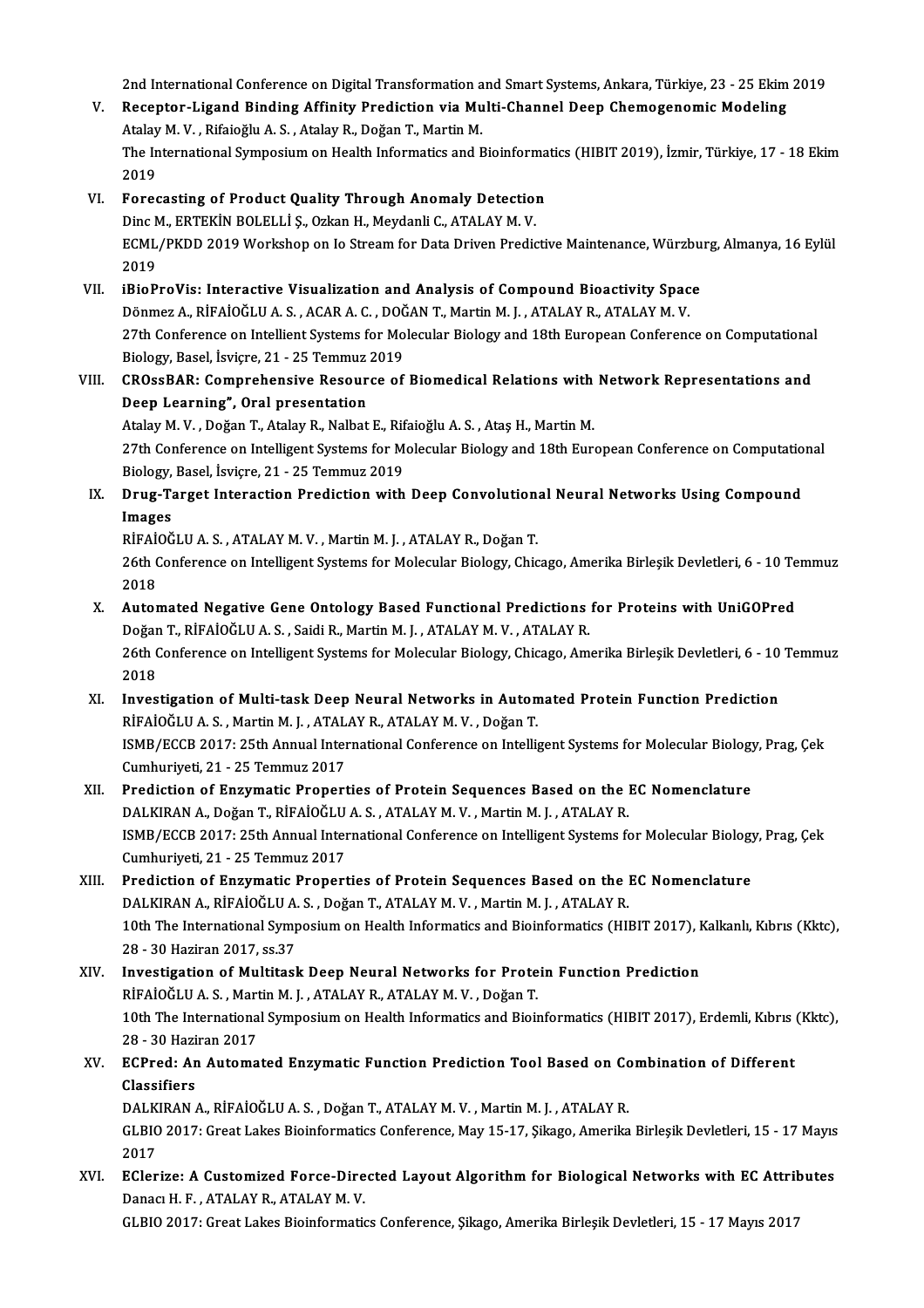XVII. UniGOPred: A Large Scale Automated GO Term Annotation System for UniProtKB<br>REAIOČUJA S. Dožen T. SARAC Ö.S. Said: B. ATALAVM V. Mortin M.J. ATALAV B. UniGOPred: A Large Scale Automated GO Term Annotation System for UniProt<br>RİFAİOĞLUA.S. , Doğan T., SARAÇ Ö.S. , Saidi R., ATALAY M. V. , Martin M. J. , ATALAY R.<br>CLBIO 2017: Creet Lakes Bisinformatiss Conference, Sikase, A RİFAİOĞLU A. S. , Doğan T., SARAÇ Ö. S. , Saidi R., ATALAY M. V. , Martin M. J. , ATALAY R.<br>GLBIO 2017: Great Lakes Bioinformatics Conference, Sikago, Amerika Birleşik Devletleri, 15 - 17 Mayıs 2017 RİFAİOĞLU A. S. , Doğan T., SARAÇ Ö. S. , Saidi R., ATALAY M. V. , Martin M. J. , ATALAY R.<br>GLBIO 2017: Great Lakes Bioinformatics Conference, Şikago, Amerika Birleşik Devletleri, 15 - 17 Mayıs 2017<br>XVIII. UniGOPred and EC GLBIO 2017<br>UniGOPred<br>Classifiers<br><sup>Rifoiodu A</sup> UniGOPred and ECPred Automated Function Prediction Tools B:<br>Classifiers<br>Rifaioglu A., Dogan T., SARAÇ Ö.S. , ATALAY M. V. , Martin M., ATALAY R.<br>ISMB Automated EunctionPrediction SIC 11 Temmur 2015 Classifiers<br>Rifaioglu A., Dogan T., SARAÇ Ö. S. , ATALAY M. V. , Martin M.<br>ISMB Automated FunctionPrediction-SIG, 11 Temmuz 2015<br>Discriminative Modeling of Cell Signeling as Bayosiar Rifaioglu A., Dogan T., SARAÇ Ö. S., ATALAY M. V., Martin M., ATALAY R.<br>ISMB Automated FunctionPrediction-SIG, 11 Temmuz 2015<br>XIX. Discriminative Modeling of Cell Signaling as Bayesian Networks<br>Vaman A. G. ACAB A. E. Atala ISMB Automated FunctionPrediction-SIG, 11 Temmuz 2015<br>Discriminative Modeling of Cell Signaling as Bayesian Networks<br>Yaman A. G. , ACAR A. F. , Atalay V., Cetin-Atalay R. Discriminative Modeling of Cell Signaling as Bayesian Networks<br>Yaman A. G. , ACAR A. F. , Atalay V., Cetin-Atalay R.<br>2nd International Work-Conference on Bioinformatics and Biomedical Engineering (IWBBIO), Granada, Nikarag Yaman A. G. , ACAR A. F. , At<br>2nd International Work-Co<br>7 - 09 Nisan 2014, ss.1617<br>Conetie vertients within 2nd International Work-Conference on Bioinformatics and Biomedical Engineering (IWBBIO), Granada, Nikaragua<br>7 - 09 Nisan 2014, ss.1617<br>XX. Genetic variants within endotoxin signaling pathway association with asthma and ato 7 - 09 Nisan 2014, ss.1617<br>Genetic variants within endotoxin signaling pathway association with asthma and atopy phenot:<br>ŞAHİNER Ü. M. , YAVUZ S., Buyuktiryaki B., BİRBEN E., Topaloglu E., TUNCER A., Yaman A., Atalay R., A **Genetic variant:<br>ŞAHİNER Ü. M. , Y<br>Sackesen C., et al.**<br>21st Congress of ŞAHİNER Ü. M. , YAVUZ S., Buyuktiryaki B., BİRBEN E., Topaloglu E., TUNCER A., Yaman A., Atalay R., Atalay V.,<br>Sackesen C., et al.<br>31st Congress of the European-Academy-of-Allergy-and-Clinical-Immunology (EAACI), Geneva, İ Sackesen C., et al.<br>31st Congress of the Europe:<br>Haziran 2012, cilt.67, ss.469<br>Single nucleotide nelume: 31st Congress of the European-Academy-of-Allergy-and-Clinical-Immunology (EAACI), Geneva, İsviçre, 16 - 20<br>Haziran 2012, cilt.67, ss.469<br>XXI. Single nucleotide polymorphisms in the endotoxin signaling pathway and their rel Haziran 2012, cilt.67,<br>Single nucleotide p<br>vitro IgE synthesis<br>SAHINED Ü.M., VAVU Single nucleotide polymorphisms in the endotoxin signaling pathway and their relationship with<br>vitro IgE synthesis<br>ŞAHİNER Ü. M. , YAVUZ S., Buyuktiryaki B., BİRBEN E., Topaloglu E., Yaman A., TUNCER A., Atalay R., Atalay vitro IgE synthe<br>ŞAHİNER Ü. M. , Y<br>Sackesen C., et al.<br>21et Congress of \$AHİNER Ü. M. , YAVUZ S., Buyuktiryaki B., BİRBEN E., Topaloglu E., Yaman A., TUNCER A., Atalay R., Atalay V.,<br>Sackesen C., et al.<br>31st Congress of the European-Academy-of-Allergy-and-Clinical-Immunology (EAACI), Geneva, İ Sackesen C., et al.<br>31st Congress of the European-Academy-of-Allergy-and-Clinical-Immunology (EAACI), Geneva, İsviçre, 16 - 20<br>Haziran 2012, cilt.67, ss.467-468 31st Congress of the European-Academy-of-Allergy-and-Clinical-Immunology (EAACI), Generalization 2012, cilt. 67, ss.467-468<br>XXII. Association of asthma with polymorphisms in the endotoxin signaling pathway<br>SAUINER II. M. V Haziran 2012, cilt.67, ss.467-468<br>Association of asthma with polymorphisms in the endotoxin signaling pathway<br>ŞAHİNER Ü. M. , YAVUZ S., Buyuktiryaki B., BİRBEN E., Topaloglu E., TUNCER A., Yaman A., Atalay R., Atalay V.,<br>S Association of a<br>\$AHİNER Ü. M. , Y<br>Sackesen C., et al.<br>21st Congress of \$AHİNER Ü. M. , YAVUZ S., Buyuktiryaki B., BİRBEN E., Topaloglu E., TUNCER A., Yaman A., Atalay R., Atalay V.,<br>Sackesen C., et al.<br>31st Congress of the European-Academy-of-Allergy-and-Clinical-Immunology (EAACI), Geneva, İ Sackesen C., et al.<br>31st Congress of the European-Academy-of-Allergy-and-Clinical-Immunology (EAACI), Geneva, İsviçre, 16 - 20<br>Haziran 2012, cilt.67, ss.469-470 XXIII. Genetic variants within the endotoxin signaling pathway and asthma: an association study Haziran 2012, cilt.67, ss.469-470<br>Genetic variants within the endotoxin signaling pathway and asthma: an association study<br>ŞAHİNER Ü. M. , YAVUZ S., Buyuktiryaki B., BİRBEN E., Topaloglu E., TUNCER A., Yaman A., Atalay R., **Genetic variant:<br>ŞAHİNER Ü. M. , Y<br>Sackesen C., et al.**<br>20th Congress of ŞAHİNER Ü. M. , YAVUZ S., Buyuktiryaki B., BİRBEN E., Topaloglu E., TUNCER A., Yaman A., Atalay R., Atalay V.,<br>Sackesen C., et al.<br>30th Congress of the European-Academy-of-Allergy-and-Clinical-Immunology (EAACI), İstanbul, Sackesen C., et al.<br>30th Congress of the European-Academy-of-Allergy-and-Clinical-Immunology (EAACI), İstanbul, Türkiye, 11 - 15<br>Haziran 2011, cilt.66, ss.60 30th Congress of the European-Academy-of-Allergy-and-Clinical-Immunology (EAACI), İstanbul, Türkiye, 11 - 15<br>Haziran 2011, cilt.66, ss.60<br>XXIV. Genetic variants within the endotoxin signaling pathway and their effects on i Haziran 2011, cilt.66, ss.60<br>Genetic variants within the endotoxin signaling pathway and their effects on in-vitro IgE synthe<br>ŞAHİNER Ü. M. , YAVUZ S., Buyuktiryaki B., BİRBEN E., Topaloglu E., Yaman A., TUNCER A., Atalay **Genetic variant:<br>ŞAHİNER Ü. M. , Y<br>Sackesen C., et al.**<br>20th Congress of \$AHINER Ü. M. , YAVUZ S., Buyuktiryaki B., BİRBEN E., Topaloglu E., Yaman A., TUNCER A., Atalay R., Atalay V.,<br>Sackesen C., et al.<br>30th Congress of the European-Academy-of-Allergy-and-Clinical-Immunology (EAACI), İstanbul, 30th Congress of the European-Academy-of-Allergy-and-Clinical-Immunology (EAACI), İstanbul, Türkiye, 11 - 15 30th Congress of the European-Academy-of-Allergy-and-Clinical-Immunology (EAACI), Ist<br>Haziran 2011, cilt.66, ss.115<br>XXV. Which Shape Representation Is the Best for Real-Time Hand Interface System? Haziran 2011, cili<br>Which Shape Ro<br>Genc S., Atalay V.<br>Eth International Which Shape Representation Is the Best for Real-Time Hand Interface System?<br>Genc S., Atalay V.<br>5th International Symposium on Visual Computing, Nevada, Amerika Birleşik Devletleri, 30 Kasım - 02 Aralık 2009,<br>6<sup>ilt E97E</sup> 98 Genc S., Atalay V<br>5th Internationa<br>cilt.5875, ss.1-3<br>Evaluation of 1 5th International Symposium on Visual Computing, Nevada, Amerika Birleşik Devletleri, 30 Kasım - 02 Ar<br>cilt.5875, ss.1-3<br>XXVI. Evaluation of Signaling Cascades Based on the Weights from Microarray and ChIP-seq Data<br>Jeik 7. cilt.5875, ss.1-3<br>**Evaluation of Signaling Cas**<br>Isik Z., Atalay V., Cetin-Atalay R.<br><sup>2nd International Workshop on</sup> Evaluation of Signaling Cascades Based on the Weights from Microarray and ChIP-seq Data<br>Isik Z., Atalay V., Cetin-Atalay R.<br>3rd International Workshop on Machine Learning in Systems Biology (MLSB), Ljubljana, Slovenya, 5 -Isik Z., Atalay V., Cetin-Atalay R.<br>3rd International Workshop on Machine Learning in Systems Biology (MLSB), Ljubljana, Slovenya, 5 - 06 Eylül<br>2009. cilt.8. ss.44-54 3rd International Workshop on Machine Learning in Systems Biology (MLSB), L.<br>2009, cilt.8, ss.44-54<br>XXVII. Short Time Series Microarray Data Analysis and Biological Annotation<br>Soelman 7, Atalev V, Atalev B, G 2009, cilt.8, ss.44-54<br>Short Time Series Microarray<br>Soekmen Z., Atalay V., Atalay R. C.<br><sup>LEEE 16th</sup> Signal Prosessing and C Short Time Series Microarray Data Analysis and Biological Annotation<br>Soekmen Z., Atalay V., Atalay R. C.<br>IEEE 16th Signal Processing and Communications Applications Conference, Aydın, Türkiye, 20 - 22 Nisan 2008,<br>88 <sup>522 5</sup> Soekmen Z.,<br>IEEE 16th S.<br>ss.533-534<br>HR2SL 3: 3 IEEE 16th Signal Processing and Communications Applications Conference, Ayers.<br>55.533-534<br>XXVIII. HP2SLs: a database for subcellular localizations of human proteome ss.533-534<br>HP2SLs: a database for subcellular loc<br>Bilen B., Atalay V., Ozturk M., Cetin-Atalay R.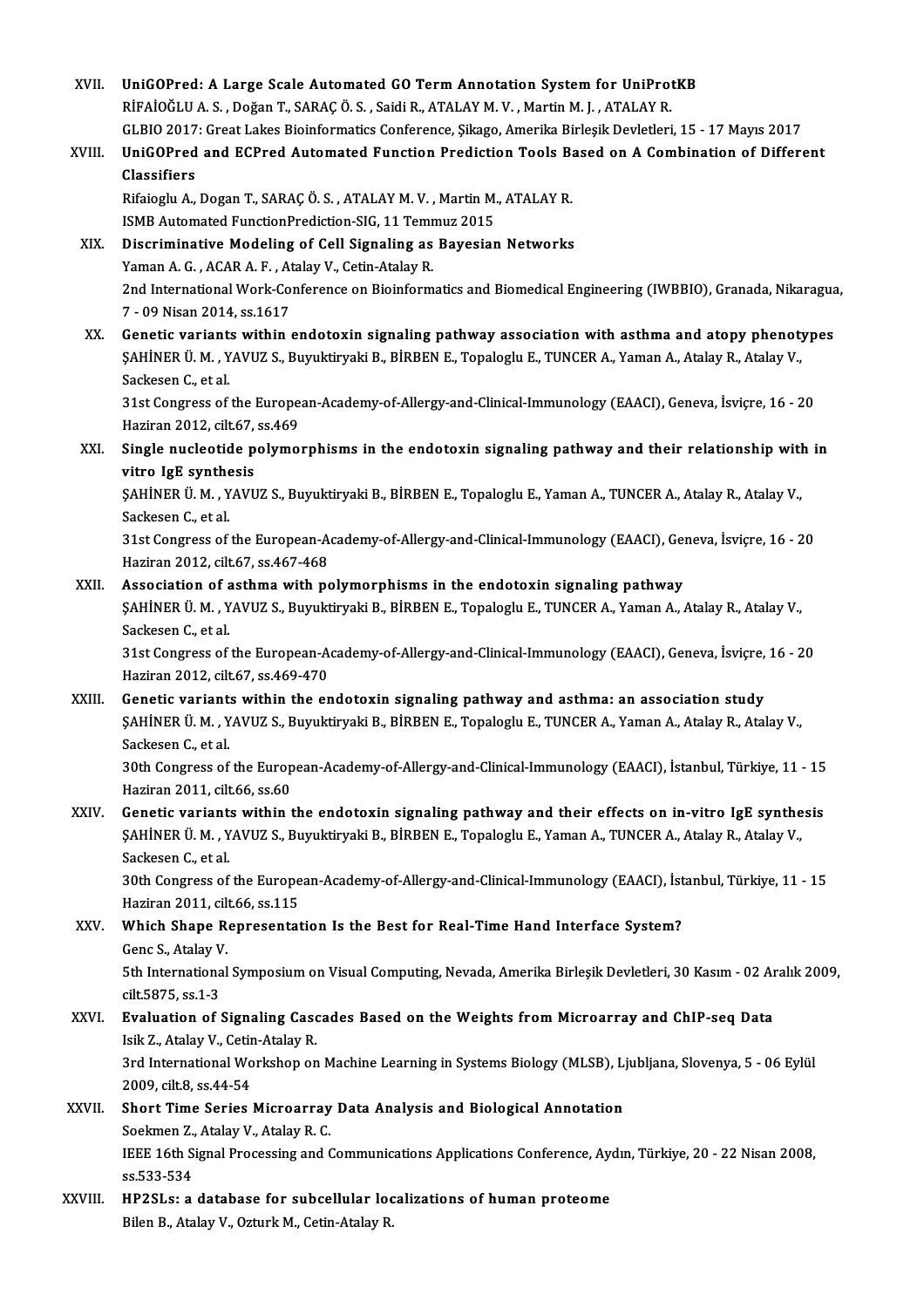31st Congress of the Federation-of-European-Biochemical-Societies (FEBS), İstanbul, Türkiye, 24 - 29 Haziran<br>2006. silt 273, ss 248 31st Congress of the l<br>2006, cilt.273, ss.248 31st Congress of the Federation-of-European-Biochemical-Societies (FEBS),<br>2006, cilt.273, ss.248<br>XXIX. CAPRIS: a database for cancer gene promoter related motif search<br>John M. Endom A. Endom E. Diskoppen A. Ortual: M. Atal 2006, cilt.273, ss.248<br>CAPRIS: a database for cancer gene promoter related motif search<br>Iskar M., Erdem A., Erdem E., Dickerman A., Ozturk M., Atalay V., Cetin-Atalay R.<br>21st Congress of the Esderation of European Bioshemi

CAPRIS: a database for cancer gene promoter related motif search<br>Iskar M., Erdem A., Erdem E., Dickerman A., Ozturk M., Atalay V., Cetin-Atalay R.<br>31st Congress of the Federation-of-European-Biochemical-Societies (FEBS), İ Iskar M., Erdem A., Er<br>31st Congress of the l<br>2006, cilt.273, ss.248 31st Congress of the Federation-of-European-Biochemical-Societies (FEBS), İstanbul, Türkiye, 24 - 29 Hazir<br>2006, cilt.273, ss.248<br>XXX. A novel model-based method for feature extraction from protein sequences for classifica

## 2006, cilt.273, ss.248<br>A novel model-based method<br>Sarac O. S. , Atalay V., Atalay R. C.<br><sup>IEEE 14th Signal Processing and</sup> A novel model-based method for feature extraction from protein sequences for classification<br>Sarac O. S. , Atalay V., Atalay R. C.<br>IEEE 14th Signal Processing and Communications Applications, Antalya, Türkiye, 16 - 19 Nisan Sarac O. S. , Atalay V., Atalay R. C.<br>IEEE 14th Signal Processing and Communications Applications, Antalya, Türkiye, 16 - 19 N<br>XXXI. Prediction of protein subcellular localization based on primary sequence data<br>Oranar M. A

**IEEE 14th Signal Processing a**<br>**Prediction of protein subc**<br>Ozarar M., Atalay V., Atalay R.<br>IEEE 12th Signal Processing a Prediction of protein subcellular localization based on primary sequence data<br>Ozarar M., Atalay V., Atalay R.<br>IEEE 12th Signal Processing and Communications Applications Conference, Kusadasi, Türkiye, 28 - 30 Nisan 2004,<br>9 Ozarar M., Atalay V., Atalay R.<br>IEEE 12th Signal Processing and Communications Applications Conference, Kusadasi, Türkiye, 28 - 30 Nisan 2004,<br>ss.118-120 IEEE 12th Signal Processing and Communications Applications Conference, Kusada<br>ss.118-120<br>XXXII. Texture classification and retrieval using random neural network model<br>Teke A. Ateley V.

# ss.118-120<br><mark>Texture classifi</mark><br>Teke A., Atalay V.<br><sup>4th Dionnial IEEE</sup> Texture classification and retrieval using random neural network model<br>Teke A., Atalay V.<br>6th Biennial IEEE Southwest Symposium on Image Analysis and Interpretation (SSIAI 2004), Nevada, Amerika<br>Birlesik Devletleri, 28 – 2

Teke A., Atalay V.<br>6th Biennial IEEE Southwest Symposium on Image<br>Birleşik Devletleri, 28 - 30 Mart 2004, ss.109-113<br>Image besed extrastion of material reflester Birleşik Devletleri, 28 - 30 Mart 2004, ss.109-113

## XXXIII. Image-based extraction of material reflectance properties of a 3D rigid object<br>Erdem M., Erdem I., Yilmaz U., Atalay V. I<mark>mage-based extraction of material reflectance properties of a 3D rigid object</mark><br>Erdem M., Erdem I., Yilmaz U., Atalay V.<br>IEEE 12th Signal Processing and Communications Applications Conference, Kusadasi, Türkiye, 28 - 30 N

Erdem M., E<br>IEEE 12th S<br>ss.245-248<br>Change de IEEE 12th Signal Processing and Comm<br>ss.245-248<br>XXXIV. Change detection in aerial images<br>Perchani M. Clannet E. Atalau V. Stam

# ss.245-248<br>Change detection in aerial images<br>Borchani M., Cloppet F., Atalay V., Stamon G.

Change detection in aerial images<br>Borchani M., Cloppet F., Atalay V., Stamon G.<br>1st Canadian Conference on Computer and Robot Vision, London, Kanada, 17 - 19 Mayıs 2004, ss.354-360<br>One age: An intelligent assisting and tut

## XXXV. Ore-age: An intelligent assisting and tutoring system for mining method selection<br>Guray C., Celebi N., Atalay V., Gunhan A. 1st Canadian Conference on Computer<br>Ore-age: An intelligent assisting an<br>Guray C., Celebi N., Atalay V., Gunhan A.

Ore-age: An intelligent assisting and tutoring system for mining method selection<br>Guray C., Celebi N., Atalay V., Gunhan A.<br>Proceedings of the Seventh IASTED International Conference on Artificial Intelligence and Soft Com Guray C., Celebi N., Atalay V., Gunhan A.<br>Proceedings of the Seventh IASTED International<br>Kanada, 14 - 16 Temmuz 2003, cilt.7, ss.313-320<br>Computer vision based unistrake keyboard Proceedings of the Seventh IASTED International Conference on Artificial Intelligence and Soft (<br>Kanada, 14 - 16 Temmuz 2003, cilt.7, ss.313-320<br>XXXVI. Computer vision based unistroke keyboard system and mouse for the hand

# Kanada, 14 - 16 Temmuz 2003, cilt.7, ss.313-320<br>Computer vision based unistroke keyboard system and mouse for the handicapped<br>Erdem M., Erdem I., Atalay V., Cetin A.

4th International Conference on Multimedia and Expo (ICME 2003), Maryland, Amerika Birleşik Devletleri, 6 - 09 Temmuz2003, ss.765-768 4th International Conference on Multimedia and Ex<br>Temmuz 2003, ss.765-768<br>XXXVII. A character recognizer for Turkish language<br>Kerlman S. Altingi G. Atalay V.

Temmuz 2003, ss.765-768<br>A character recognizer for<br>Korkmaz S., Akinci G., Atalay V.<br><sup>7th International Corference o</sup> A character recognizer for Turkish language<br>Korkmaz S., Akinci G., Atalay V.<br>7th International Conference on Document Analysis and Recognition (ICDAR 2003), Edinburgh, Saint Helena, 3 -<br>06 Ažustes 2002, 88,1229,1241 Korkmaz S., Akinci G., Atalay V.<br>7th International Conference on<br>06 Ağustos 2003, ss.1238-1241<br>Camara auta salibration usin

## 06 Ağustos 2003, ss.1238-1241<br>XXXVIII. Camera auto-calibration using a sequence of 2D images with small rotations and translations 06 Ağustos 2003, ss.1238<br>**Camera auto-calibrati**<br>Hassanpour R., Atalay V.<br>17th International Sumn

17th International Symposium on Computer and Information Sciences, Florida, Amerika Birleşik Devletleri, 28 - 30<br>Ekim 2002, ss.215-219 Hassanpour R., Atalay V<br>17th International Symp<br>Ekim 2002, ss.215-219<br>Computer vision base 17th International Symposium on Computer and In<br>Ekim 2002, ss.215-219<br>XXXIX. Computer vision based unistroke keyboards<br>Exdem A. Exdem E. Atalay V. Cotin A.

# Ekim 2002, ss.215-219<br>Computer vision based unistroke<br>Erdem A., Erdem E., Atalay V., Cetin A.<br>17th International Sumnesium on Con

Erdem A., Erdem E., Atalay V., Cetin A.

17th International Symposium on Computer and Information Sciences, Florida, Amerika Birleşik Devletleri, 28 - 30<br>Ekim 2002, ss.210-214 17th International Symposium on Computer and Information Sciences, Florida, Amerik<br>Ekim 2002, ss.210-214<br>XL. Texture segmentation by using adaptive polyphase subband decomposition<br>Veman M. Atalay V. Turker M. Cetin E. Cara

# Ekim 2002, ss.210-214<br>Texture segmentation by using adaptive po<br>Yaman M., Atalay V., Turker M., Cetin E., Gerek O.<br>17th International Sympesium on Computer and

Texture segmentation by using adaptive polyphase subband decomposition<br>Yaman M., Atalay V., Turker M., Cetin E., Gerek O.<br>17th International Symposium on Computer and Information Sciences, Florida, Amerika Birleşik Devletl Yaman M., Atalay V., Turker M., Cetin E., Gerek O.<br>17th International Symposium on Computer and<br>Ekim 2002, ss.81-85 17th International Symposium on Computer and Information Sciences, Florida, Amer<br>Ekim 2002, ss.81-85<br>XLI. Appearance reconstruction of three dimensional models from real images<br>Vilmage U. Mulavim A. Atalay V.

## Appearance reconstruction of three dimensional models from real images<br>Yilmaz U., Mulayim A., Atalay V.

17th International Symposium on Computer and Information Sciences, Florida, Amerika Birleşik Devletleri, 28 - 30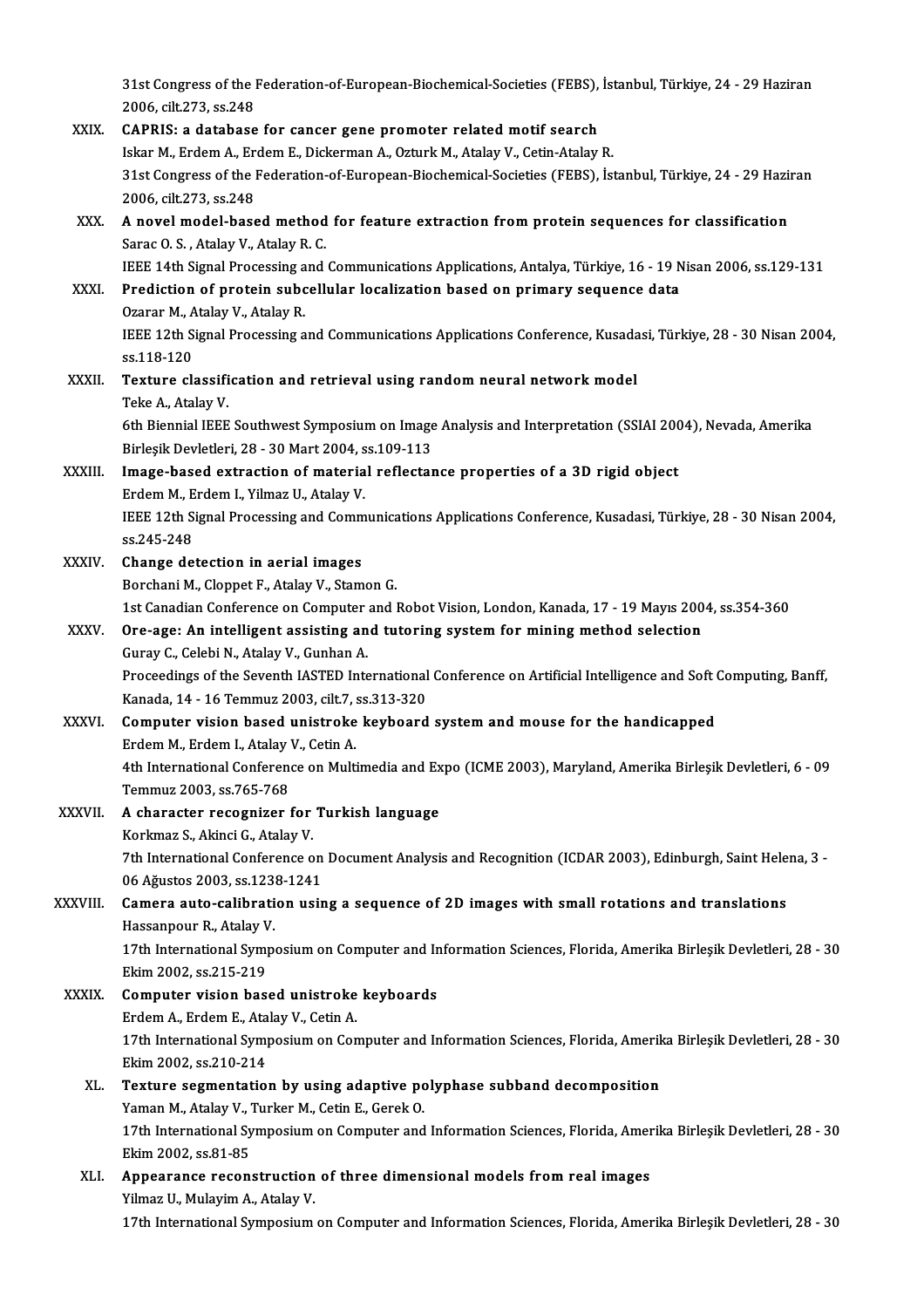Ekim2002, ss.76-80

# Ekim 2002, ss.76-80<br>XLII. Reconstruction of three dimensional models from real images<br>Vilmar II. Mularim A. Atalay V. Ekim 2002, ss.76-80<br>Reconstruction of three din<br>Yilmaz U., Mulayim A., Atalay V.<br>1st International Sumnesium o

Reconstruction of three dimensional models from real images<br>Yilmaz U., Mulayim A., Atalay V.<br>1st International Symposium on 3D Data Processing Visualization and Transmission, Padua, İtalya, 19 - 21 Haziran<br>2002. SS 554 557 Yilmaz U., Mulayim<br>1st International S<br>2002, ss.554-557<br>Computer visier 2002, ss.554-557<br>**Computer vision based mouse**<br>Erdem A., Erdem E., Yardimci Y., Atalay V., Cetin A.<br><sup>IEEE</sup> International Conference on Acquatics, Speed

## 2002, ss.554-557<br>XLIII. Computer vision based mouse

IEEE International Conference on Acoustics, Speech, and Signal Processing, Florida, Amerika Birleşik Devletleri, 13<br>- 17 Mayıs 2002, ss,4178 Erdem A., Erdem E., Yardi<br>IEEE International Confer<br>- 17 Mayıs 2002, ss.4178<br>PCA for gander estima IEEE International Conference on Acoustics, Speech, and Signal Proc<br>- 17 Mayıs 2002, ss.4178<br>XLIV. PCA for gender estimation: Which eigenvectors contribute?<br>Paki K. Ataku V.

## - 17 Mayıs 2002,<br>PCA for gender<br>Balci K., Atalay V.<br>16th Internations 16th International Conference on Pattern Recognition (ICPR), QUEBEC CITY, Kanada, 11 - 15 Ağustos 2002, ss.363-<br>366 Balci K, Atalay V

16th International Conference on Pattern Recognition (ICPR), QUEBEC<br>366<br>XLV. Head modeling with camera auto-calibration and deformation<br>Hessennour B Atalov V 366<br>H<mark>ead modeling with c</mark>:<br>Hassanpour R., Atalay V.<br>International Fell Works Head modeling with camera auto-calibration and deformation<br>Hassanpour R., Atalay V.<br>International Fall Workshop on Vision Modeling and Visualization 2000, Erlangen, Almanya, 20 - 22 Kasım 2002,

Hassanpour R., Atalay V.<br>International Fall Workshop on Vision Modeling and<br>ss.3-11<br>An automated differential blood count system International Fall Workshop on Vision Modeling and<br>ss.3-11<br>XLVI. An automated differential blood count system<br>Opeup C. Holisi II. Leblebisieshu K. Atalay V. Belgas

Ongun G., Halici U., Leblebicioglu K., Atalay V., Beksac M., Beksac S. An automated differential blood count system<br>Ongun G., Halici U., Leblebicioglu K., Atalay V., Beksac M., Beksac S.<br>23rd Annual International Conference of the IEEE-Engineering-in-Medicine-and-Biology-Society, İstanbul, Tü Ongun G., Halici U., Leblebicioglu K., Atala<br>23rd Annual International Conference of<br>25 - 28 Ekim 2001, cilt.23, ss.2583-2586<br>Foature extraction and classification 23rd Annual International Conference of the IEEE-Engineering-in-Medicine-and-Biology-Society, İstanbul, Türkiye,<br>25 - 28 Ekim 2001, cilt.23, ss.2583-2586<br>XLVII. Feature extraction and classification of blood cells for an a

# 25 - 28 Ekim 2001, cilt.23, ss.2583-2586<br>Feature extraction and classification of blood cells for an a<br>ONGUN G., Halici U., Leblebicioglu K., Atalay V., Beksac M., Beksac S.<br>International Joint Conference on Noural Network Feature extraction and classification of blood cells for an automated differential blood count system<br>ONGUN G., Halici U., Leblebicioglu K., Atalay V., Beksac M., Beksac S.<br>International Joint Conference on Neural Networks

ONGUN G., Hal<br>International J<br>ss.2461-2466<br>Multi baselin International Joint Conference on Neural Networks (IJCNN 01), Washington, Kiribati, 15 - 19 Temmuz 2001,<br>ss.2461-2466<br>XLVIII. Multi-baseline stereo correction for silhouette-based 3D model reconstruction from multiple imag

# ss.2461-2466<br>Multi-baseline ster<br>Mulayim A., Atalay V.<br>Conference on <sup>2</sup> Dim Multi-baseline stereo correction for silhouette-based 3D model reconstruction from multiple images<br>Mulayim A., Atalay V.<br>Conference on 3-Dimensional Image Capture and Applications IV, San-Jose, Kostarika, 24 - 25 Ocak 2001

Mulayim A.,<br>Conference<br>ss.143-154<br>Segmentet Conference on 3-Dimensional Image Capture and Applications IV, Sar<br>ss.143-154<br>XLIX. Segmentation of human face using gradient-based approach<br>Backen S. Bulut M. Atoleu V.

ss.143-154<br>Segmentation of human f:<br>Baskan S., Bulut M., Atalay V.<br>Conference on Machine Visio Segmentation of human face using gradient-based approach<br>Baskan S., Bulut M., Atalay V.<br>Conference on Machine Vision Applications in Industrial Inspection IX, San-Jose, Kostarika, 22 - 23 Ocak 2001,<br>S<sup>ilt 4201</sup>, se 52.63 Baskan S., Bulut M.<br>Conference on Mac<br>cilt.4301, ss.52-63<br>Automated conte

# Conference on Machine Vision Applications in Industrial Inspection IX, San-Jose, Kostarika, 22<br>cilt.4301, ss.52-63<br>L. Automated contour detection in blood cell images by an efficient snake algorithm<br>ONCUN C. Holigi II, Joh cilt.4301, ss.52-63<br>Automated contour detection in blood cell images by an eff<br>ONGUN G., Halici U., Leblebiciolu K., Atalay V., Beksaç S., BEKSAÇ M.<br>Preseedings of the 3th World Congress of Noplinear Anglysts (WG

L. Automated contour detection in blood cell images by an efficient snake algorithm<br>ONGUN G., Halici U., Leblebiciolu K., Atalay V., Beksaç S., BEKSAÇ M.<br>Proceedings of the 3th World Congress of Nonlinear Analysts (WCNA 20 ONGUN G., Halici U., L<br>Proceedings of the 3t<br>cilt.47, ss.5839-5847 Proceedings of the 3th World Congress of Nonlinear Analyst<br>cilt.47, ss.5839-5847<br>LI. A matching algorithm based on Godel coding scheme<br>Disle N. Atalay V.

# cilt.47, ss.5839-58<br>A matching algo<br>Dicle N., Atalay V.<br>Conference on Im

A matching algorithm based on Godel coding scheme<br>Dicle N., Atalay V.<br>Conference on Image and Video Communications and Processing 2000, San-Jose, Kostarika, 25 - 28 Ocak 2000,<br>silt 2974, se 576, 592 Dicle N., Atalay V.<br>Conference on Image<br>cilt.3974, ss.576-583 Conference on Image and Video Communications and Processing 2000, San-Jose, Kostarika,<br>cilt.3974, ss.576-583<br>LII. A hierarchical representation of form documents for identification and retrieval<br>Duysulu B. Atalev V.

## cilt.3974, ss.576-583<br>**A hierarchical rep**i<br>Duygulu P., Atalay V.<br><sup>7th Annual Degumen</sup> Duygulu P, Atalay V

7th Annual Document Recognition and Retrieval Conference, San-Jose, Kostarika, 26 - 27 Ocak 2000, cilt.3967, ss.128-139 7th Annual Document Recognition and Retrieval Conference, San-Jose, Kostarika, 26 - 27 (<br>ss.128-139<br>LIII. Hierarchical representation of form documents for identification and retrieval<br>Durguly B. Atalay V.

# ss.128-139<br>Hierarchical repre<br>Duygulu P., Atalay V.<br>Preceedings of the <sup>2</sup>

Hierarchical representation of form documents for identification and retrieval<br>Duygulu P., Atalay V.<br>Proceedings of the 2000 Document Recognition and Retrieval VII, San-Jose, Kostarika, 26 - 27 Ocak 2000, cilt.3967,<br>28.129 Duygulu P.,<br>Proceedings<br>ss.128-139<br>Tortune be Proceedings of the 2000 Document Recognition and Retrieval VII, S<br>ss.128-139<br>LIV. Texture based image retrieval by combining multiple tools<br>Perchani M. Atalev V. Stamen C

ss.128-139<br><mark>Texture based image retriev</mark>.<br>Borchani M., Atalay V., Stamon G.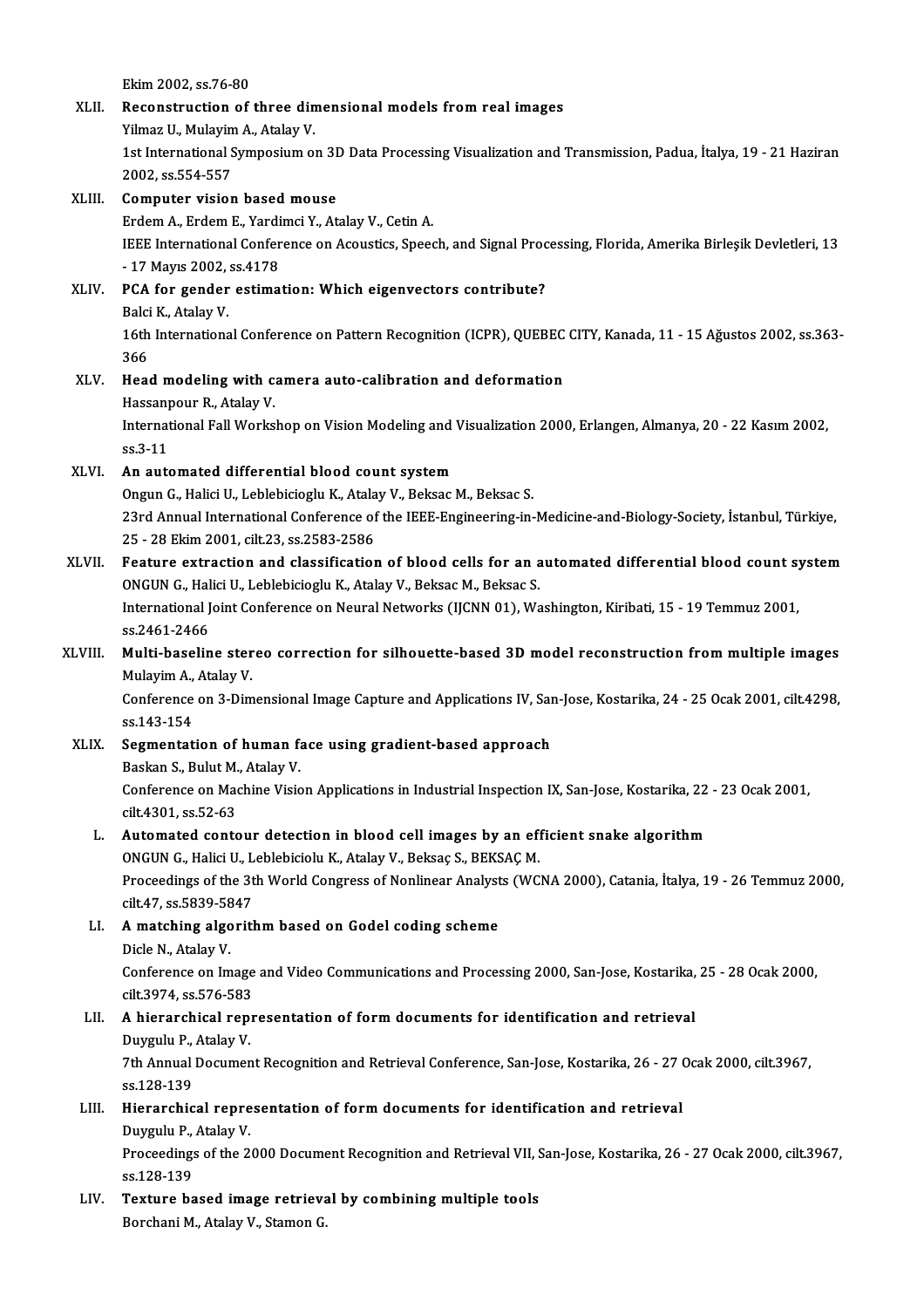International Conference on Imaging Science, Systems, and Technology (CISST 2000), Nevada, Amerika Birleşik<br>Devletleri 36, 20 Hariran 2000, 93659,664

## International Conference on Imaging Science<br>Devletleri, 26 - 29 Haziran 2000, ss.659-664<br>Texture extrection from photographs e: International Conference on Imaging Science, Systems, and Technology (CISST 2000), Nevada, *P*<br>Devletleri, 26 - 29 Haziran 2000, ss.659-664<br>LV. Texture extraction from photographs and rendering with dynamic texture mapping Devletleri, 26 - 29 Haziran 2000, ss.659-664<br>LV. Texture extraction from photographs and rendering with dynamic texture mapping<br>Genç S., Atalay V. Texture extraction from photographs and rendering with dynamic texture mapping<br>Genç S., Atalay V.<br>10th International Conference on Image Analysis and Processing, ICIAP 1999, Venice, İtalya, 27 - 29 Eylül 1999,<br>99 1055 1059 Genç S., Atalay<br>10th Internation<br>ss.1055-1058 10th International Conference on Image Analysis<br>ss.1055-1058<br>LVI. An SGML based viewer for form documents ss.1055-1058<br>An SGML based<br>Atalay V., Arslan E.<br>Eth International C An SGML based viewer for form documents<br>Atalay V., Arslan E.<br>5th International Conference on Document Analysis and Recognition, ICDAR 1999, Bangalore, Hindistan, 20 - 22<br>Fylill 1999, ss 201, 204 Atalay V., Arslan E.<br>5th International Confer<br>Eylül 1999, ss.201-204<br>Learning by ontiming LVII. Learning by optimization in randomneural networks<br>Atalav V. Eylül 1999, ss 201-204 Learning by optimization in random neural networks<br>Atalay V.<br>13th International Symposium on Computer and Information Sciences (ISCIS 98), BELEK ANTALYA, Türkiye, 26 -<br>28 Ehim 1998, silt 52, ss.142 148 Atalay V.<br>13th International Symposium on<br>28 Ekim 1998, cilt.53, ss.143-148<br>A houristic alsorithm for hier LVIII. A heuristic algorithm for hierarchical representation of form documents<br>Duygulu P., Atalay V., Dincel E. 28 Ekim 1998, cilt 53, ss 143-148 A heuristic algorithm for hierarchical representation of form documents<br>Duygulu P., Atalay V., Dincel E.<br>14th International Conference on Pattern Recognition, Brisbane, Avustralya, 16 - 20 Ağustos 1998, ss.929-931<br>Estimati LIX. Estimation of rotation between two frames of a scene<br>Atalay V., Yilmaz M. 14th International<br>Estimation of rot:<br>Atalay V., Yilmaz M.<br>Vieuel Information Estimation of rotation between two frames of a scene<br>Atalay V., Yilmaz M.<br>Visual Information Processing VII, Florida, Amerika Birleşik Devletleri, 13 - 14 Nisan 1998, cilt.3387, ss.252-260 Atalay V., Yilmaz M.<br>Visual Information Processing VII, Florida, Amerika Birleşik Devletleri, 13 - 14 Nisan 1998, cilt.3387, ss.252-260<br>LX. Unsupervised texture based image segmentation by simulated annealing using Mar Visual Information I<br>Unsupervised text<br>and Potts models<br>Coktone M Ataley V Unsupervised texture based image segmentation by simulated annealing using Markov random field<br>and Potts models<br>Goktepe M., Atalay V., Yalabik N., Yalabik C. and Potts models<br>Goktepe M., Atalay V., Yalabik N., Yalabik C.<br>14th International Conference on Pattern Recognition, Brisbane, Avustralya, 16 - 20 Ağustos 1998, ss.820-822<br>An automated blood sell analysis and classificatio Goktepe M., Atalay V., Yalabik N., Yalabik C.<br>14th International Conference on Pattern Recognition, Brisbane, Av<br>LXI. An automated blood cell analysis and classification system<br>2000 C. Halici II. Johlabigiach: K. Atalay V. 14th International Conference on Pattern Recognition, Brisbane, Avustralya, 16 - 20 .<br>An automated blood cell analysis and classification system<br>Ongun G., Halici U., Leblebicioglu K., Atalay V., Erkmen A., Beksac S., Beksa 13th International Symposium on Computer and Information System<br>13th International Symposium on Computer and Information Sciences (ISCIS 98), BELEK ANTALYA, Türkiye, 26 -<br>13th International Symposium on Computer and Inform Ongun G., Halici U., Leblebicioglu K., Atalay V., Erkmen A., Beksac S., Beksac M., Erol A. 13th International Symposium on Computer and Information Sciences (ISCIS 98), B<br>28 Ekim 1998, cilt.53, ss.222-227<br>LXII. Repulsive attractive network for baseline extraction on document images<br>20ton E. Mulayim A. Atalay V. 28 Ekim 1998, cilt.53, ss.222-227<br>Repulsive attractive network for baseline<br>Oztop E., Mulayim A., Atalay V., YarmanVural F.<br>1997 IEEE International Conference on Acquat Repulsive attractive network for baseline extraction on document images<br>Oztop E., Mulayim A., Atalay V., YarmanVural F.<br>1997 IEEE International Conference on Acoustics, Speech, and Signal Processing (ICASSP 97), Munich, Al Oztop E., Mulayim A., Atalay V., 1997<br>1997 IEEE International Confer<br>- 24 Nisan 1997, ss.3181-3184<br>Uneunerwised cormentation 1997 IEEE International Conference on Acoustics, Speech, and Signal Processing (ICASSP 97), Munich, Almanya,<br>24 Nisan 1997, ss.3181-3184<br>LXIII. Unsupervised segmentation of gray level Markov model textures with hierarchica - 24 Nisan 1997, ss.3181-3184<br>Unsupervised segmentation<br>maps Unsupervised segmentation<br>maps<br>Goktepe M., Yalabik N., Atalay V.<br>12th International Conference o 13th International Conference on Pattern Recognition, ICPR 1996, Vienna, Avusturya, 25 - 29 Ağustos 1996, cilt.4, ss.90-94 Goktepe M., Yalabik N., Atalay V. 13th International Conference on Pattern Recognition, ICPR 1996, Vienna, Avusture<br>
ss.90-94<br>
LXIV. TEXTURE GENERATION WITH THE RANDOM NEURAL NETWORK MODEL<br>
ATALAY V. CELENDE E. YALAPIK N ss.90-94<br>TEXTURE GENERATION WITH TH<br>ATALAY V., GELENBE E., YALABIK N.<br>INTERNATIONAL CONE ON ARTIEICI ATALAY V., GELENBE E., YALABIK N.

INTERNATIONAL CONF ON ARTIFICIAL NEURAL NETWORKS (ICANN-91), Espoo, Finlandiya, 24 - 28 Haziran<br>1991, ss.111-116

## Desteklenen Projeler

Desteklenen Projeler<br>Atalay M. V. , TÜBİTAK Uluslararası İkili İşbirliği Projesi, Comprehensive Resource of Biomedical Relations with Deep<br>Learning and Naturalk Bonnesontations, 2017, -2020 Learning and Network<br>Atalay M. V. , TÜBİTAK Uluslararası İkili İşbirliği Projes<br>Learning and Network Representations, 2017 - 2020<br>ATALAY M. V. , ATALAY R. DALKIRAN A. RİFAİQĞLU

Learning and Network Representations, 2017 - 2020<br>ATALAY M. V. , ATALAY R., DALKIRAN A., RİFAİOĞLU A. S. , Yükseköğretim Kurumları Destekli Proje, Protein İşlevlerinin Altdizi Analizi ile Büyük Ölçekte Öngörme Yöntemleri, 2017 - 2017

ATALAY M.V., TÜBİTAK Projesi, Altdizi Analizine Dayalı Genom Anlamlandırması, 2005 - 2007